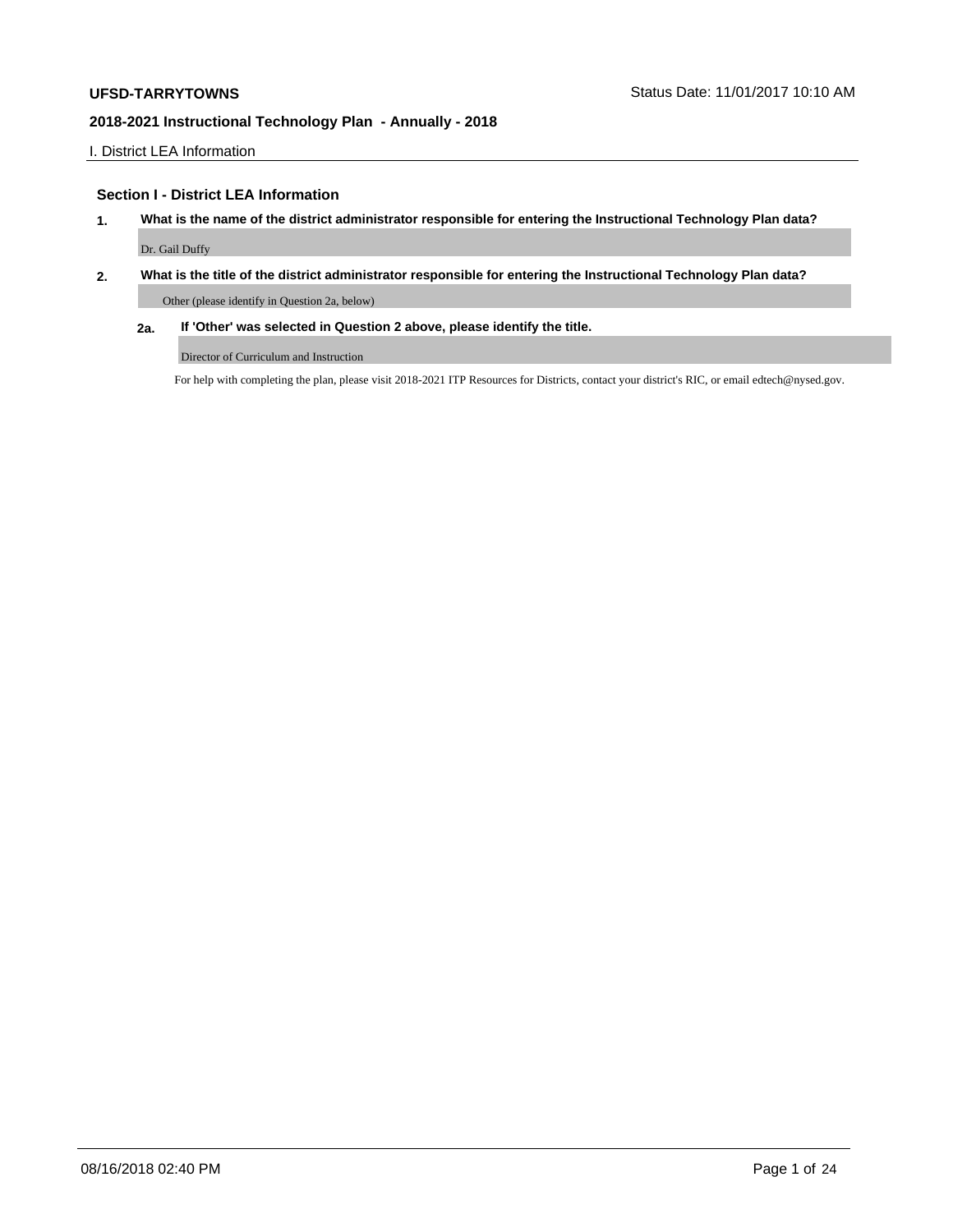# II. Strategic Technology Planning

### **Section II - Strategic Technology Planning**

#### **1. What is the overall district mission?**

The mission of the Public Schools of the Tarrytowns is to empower students to make informed choices and assume responsibility for their own actions as they become self-directed, lifelong learners who are committed and able contributors to a sustainable local and global society. In partnership with our divers community, we promote continuous growth through active engagement in a personalized learning environment characterized by high expectations and academic rigor in a climate of collaboration and mutual respect.

#### **2. What is the vision statement that guides instructional technology use in the district?**

Our vision is that students will develop the 21st century skills they need to succeed in a global society. To achieve this, we will build and support a personalized learning environment that is reliable, effective, legal and evolutionary. We will

- Commit to using technology and understand it is central to how we operate
- Establish, maintain, and promote a culture where Information Literacy is central to students' learning experiences in all core subject areas
- Infuse the use of digital media to support literacy in the classroom
- Actively support lifelong learners at all levels within the educational community

• Promote and model digital citizenship and responsibility for all teachers and students to be critical consumers of information

Technology is an integral tool in meeting our teaching and learning expectations as a school community and its use must be integrated district-wide

### **3.** List three goals that will drive the attainment of the vision.

|        | List Goals                                                                                                                                                                                                                                                                                                                                                                                                                                                                                                                                                                                                                    |
|--------|-------------------------------------------------------------------------------------------------------------------------------------------------------------------------------------------------------------------------------------------------------------------------------------------------------------------------------------------------------------------------------------------------------------------------------------------------------------------------------------------------------------------------------------------------------------------------------------------------------------------------------|
| Goal 1 | Implement K-12 instruction that is rigorous, challenging and supportive of all students that will prepare<br>students to be successful and reach their potential as learners in a global society. Technology will be used<br>to enhance this learning, provide "anywhere, anytime access" strategies and advance the use of engaging<br>and interactive delivery techniques. Provide professional development for all educators which will<br>enhance/improve their professional practice, increase their knowledge of best practices for Technology<br>Integration, College and Career Readiness and Inquiry-based learning. |
| Goal 2 | Continue to create personalized learning environments which integrate emerging technologies throughout<br>the District curriculum, while keeping our staff and students up to date with the latest technologies.<br>Information Literacy, Digital Citizenship and Internet Safety will be a continued focus.                                                                                                                                                                                                                                                                                                                  |
| Goal 3 | Continue to update and maintain the District's infrastructure to insure that the network can safely support<br>the District's current and future initiatives. This will include sustainability of the current technologies along<br>with the support of new and emerging technologies.                                                                                                                                                                                                                                                                                                                                        |

#### **4. Do you want to list a fourth goal that will drive attainment of the vision?**

No

# **5. Do you want to list a fifth goal that will drive attainment of the vision?**

#### No

### **6. Summarize the planning process used to develop answers to the Instructional Technology Plan questions and/or your district comprehensive instructional technology plan. Please include the stakeholder groups participating and the outcomes of the instructional technology plan development meetings.**

Both the Technology Vertical Team (K-12 teachers) and District Technology Committee (K-12 teachers, administrators) met over the course of the 17/18 school year and summer of 2018 to plan for the creation fo the district instructional technology plan. District office administration was involved throughout the process to provide input into goals and financial plans.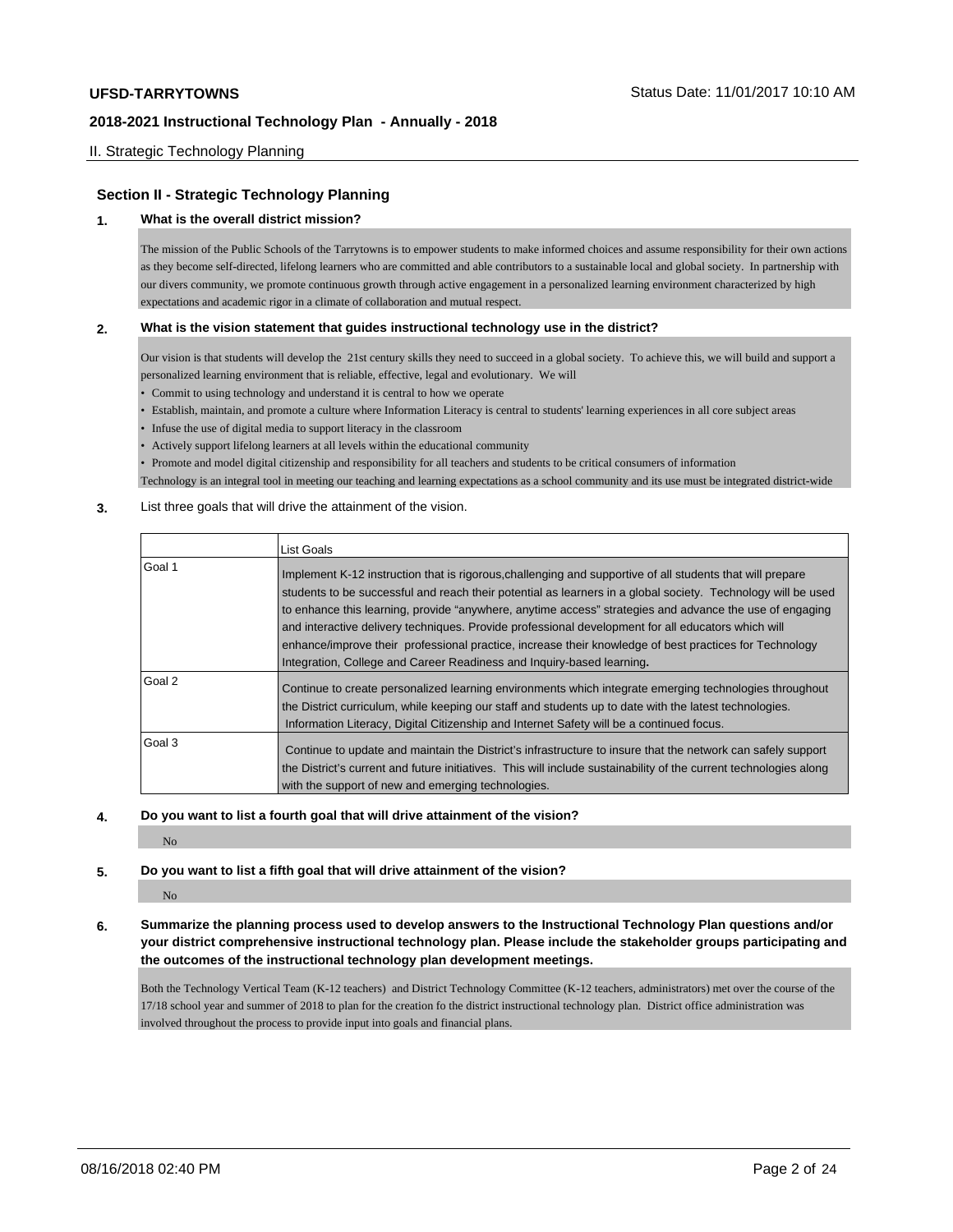#### II. Strategic Technology Planning

### **7. Please describe the professional development plan for building the capacity of educators and administrators in the attainment of the instructional technology vision.**

Our professional development is committed to nurturing a culture of continuous improvement with a goal of improving professional practice and increasing the learning outcomes for all students, including those with special needs. With guidance from the Director of Curriculum and Instruction and through the efforts of the Technology Department Chair, the Technology Integration Specialist, Technology Teaching Assistants, staff developers, and many teachers who have gained various levels of expertise in using technology to enhance the learning environment, training/support is provided so that teachers develop a vision that is grounded in the understanding that technology is a tool that can offer creating solutions to longstanding teaching and learning problems. They will be supported to use technology to be creative and innovative in planning and implementing their lessons. Staff development is offered through the following formats:

- Superintendent Conference Days and on extended days when teachers are required to attend additional hours for professional learning and collaboration. Our focus has included topics and initiatives such as: Google Apps for Education, SMART notebook, Infinite Campus, and Website design as well as the effective implementation of iPads and Chromebooks.
- Faculty, Department,Team and Collaboration meetings
- Coursework Completion of a District approved technology learning experience- online, traditional or hybrid models
- Other agencies including: Edith Winthrop Teacher Center, SWBOCES, PNWBOCES, and various universities. Many offerings are provided online and through blended learning initiatives.
- Technology Integration Specialist K-12 , Technology Chairperson 6-12, Technology Assistants (2) are available for technical help and instructional assistance
- Instructional Technology Vertical Team
- **Instructional Rounds**
- **8. How will the instructional technology goals be measured and evaluated during and after implementation? Be sure to include any tools or metrics that are part of this evaluation process.**

Measurement/Evaluation of Goals

To insure that the Technology Plan is successful, the TUFSD will conduct an annual review. It is vital for the Technology Plan to be reviewed twice a year. The evaluation of the Technology Plan will be conducted by the District Technology Committee. The Committee will review the goals and objectives of the plan and adjust the Technology Plan based on the current budget situation, advances in technology, and both instructional and administrative needs.

Evidence to be collected to evaluate outcome of goals

To evaluate the current state of the Technology Plan, the following measures will be used:

- **Bright Byte Survey**
- Interviews/surveys
- · Formal and informal evaluations
- Student engagement in the learning process
- Review effectiveness and adequacy of current technology

The District Technology Committee with review and adjust our goals and objectives to align with changing District goals and available funding.

For help with completing the plan, please visit 2018-2021 ITP Resources for Districts, contact your district's RIC, or email edtech@nysed.gov.

·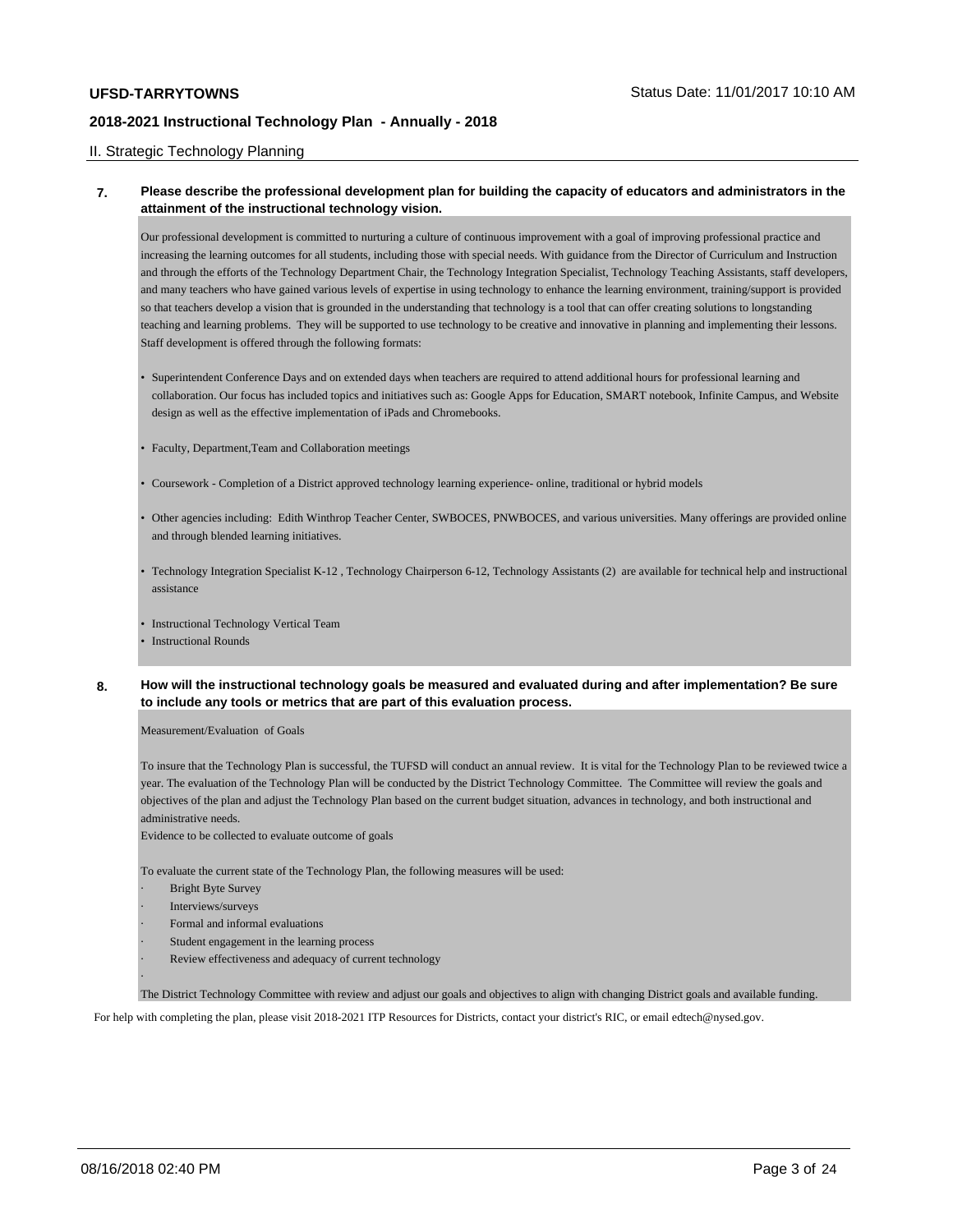III. Action Plan - Goal 1

# **Section III - Action Plan**

**Overview**: This section requires specific action steps that will be taken in order to achieve each of the goals presented in Section II of the plan. Each goal will have its own page in the plan. For this page, copy Goal #1, which you listed in Section II, Question 3, and respond to all questions below.

### **1. Goal #1**

### Goal # 1

Implement K-12 instruction that is rigorous,challenging and supportive of all students that will prepare students to be successful and reach their potential as learners in a global society. Technology will be used to enhance this learning, provide "anywhere, anytime access" strategies and advance the use of engaging and interactive delivery techniques. Provide professional development for all educators which will enhance/improve their professional practice, increase their knowledge of best practices for Technology Integration, College and Career Readiness and Inquiry-based learning, Information Literacy, Digital Citizenship and Internet Safety will be a continued focus.

#### **2. Select the NYSED goal that best aligns with this district goal.**

1. Develop a strategic vision and goals to support student achievement and engagement through the seamless integration of technology into teaching and learning

# **3. Target Student Population(s). Check all that apply.**

| $\boxtimes$ All students          | $\Box$ Migrant students                                    |
|-----------------------------------|------------------------------------------------------------|
| $\Box$ Pre-K-2                    | $\Box$ Homeless students                                   |
| $\Box$ Grades 3-5/6               | $\Box$ Economically disadvantaged students                 |
| $\Box$ Middle School              | $\Box$ Students between the ages of 18-21                  |
| $\Box$ High School                | $\Box$ Students who are targeted for dropout prevention or |
| $\Box$ Students with Disabilities | credit recovery programs                                   |
| $\Box$ ELL/MLLs                   | $\Box$ Other (please identify in Question 3a, below)       |

**4.** List the action steps that correspond to Goal #1 from your answer to Question 1, above.

|               | Action<br>Step -<br>Select<br>one<br>category. | Action Step - Description                                                                                  | Responsi If you<br>ble<br>Stakehol<br>der.<br>Select<br>one.    | selected<br>'Other' R<br>e<br>Stakehol<br>der in the<br>column<br>to the<br>left,<br>please<br>identify<br>here.<br>Otherwis<br>e, please<br>write<br>"N/A." | Anticipat<br>ed month ed<br>of<br>esponsibl completio completio<br>n | Anticipat<br>year of<br>n | Anticipat<br>ed<br>cost |
|---------------|------------------------------------------------|------------------------------------------------------------------------------------------------------------|-----------------------------------------------------------------|--------------------------------------------------------------------------------------------------------------------------------------------------------------|----------------------------------------------------------------------|---------------------------|-------------------------|
| Action Step 1 | Curri<br>culu<br>m                             | Extend Curriculum writing to cover<br>information literacy, digital citizenship.<br>Inquiry-based learning | Instr<br>uctio<br>nal<br><b>Tec</b><br>hnol<br>ogy<br>Coa<br>ch | N/A                                                                                                                                                          | Jun<br>e<br>(06)                                                     | 202<br>0                  | 7700                    |
| Action Step 2 | Prof                                           |                                                                                                            | $Instr$ N/A                                                     |                                                                                                                                                              | Jun                                                                  | 201                       | none-                   |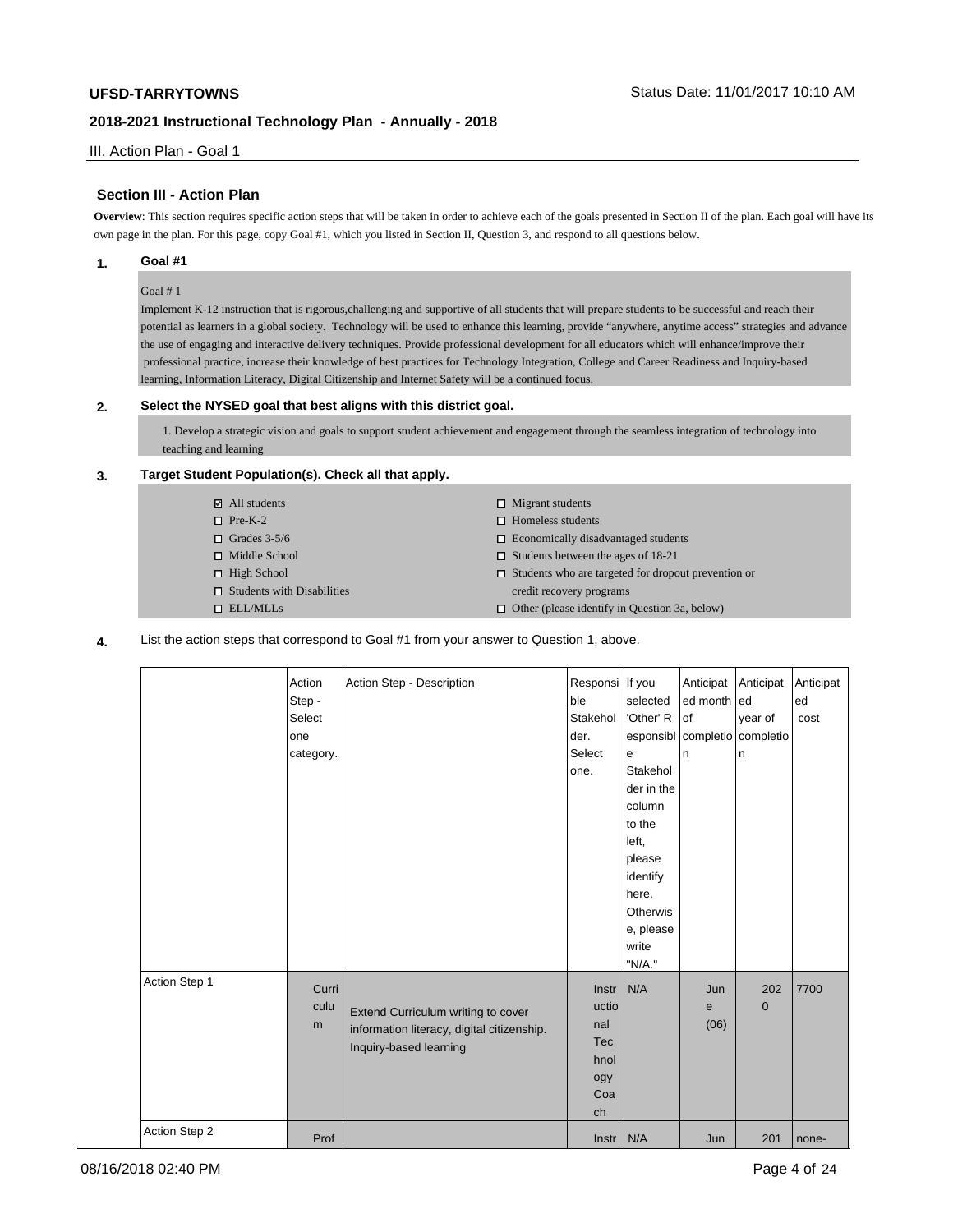III. Action Plan - Goal 1

|               | Action<br>Step -<br>Select<br>one<br>category. | Action Step - Description                                                        | Responsi If you<br>ble<br>Stakehol<br>der.<br>Select<br>one.   | selected<br>'Other' R<br>e<br>Stakehol<br>der in the<br>column<br>to the<br>left,<br>please<br>identify<br>here.<br>Otherwis<br>e, please<br>write<br>"N/A." | Anticipat<br>ed month<br>of<br>n | Anticipat<br>led<br>year of<br>esponsibl completio completio<br>n | Anticipat<br>ed<br>cost    |
|---------------|------------------------------------------------|----------------------------------------------------------------------------------|----------------------------------------------------------------|--------------------------------------------------------------------------------------------------------------------------------------------------------------|----------------------------------|-------------------------------------------------------------------|----------------------------|
|               | essi<br>onal<br>Dev<br>elop<br>men<br>t        | Design and implement PD offerings                                                | uctio<br>nal<br><b>Tec</b><br>hnol<br>ogy<br>Coa<br>ch         |                                                                                                                                                              | e<br>(06)                        | 9                                                                 | part of<br>salary          |
| Action Step 3 | Purc<br>hasi<br>ng                             | Identify /purchase instructional software<br>that enhances instructional program | Curri<br>culu<br>m<br>and<br>Instr<br>uctio<br>n<br>Lea<br>der | N/A                                                                                                                                                          | Jan.<br>(01)                     | 202<br>$\mathbf 0$                                                | 1000                       |
| Action Step 4 | Coll<br>abor<br>atio<br>n                      | Promote the use of instructional<br>technology for all                           | Curri<br>culu<br>m<br>and<br>Instr<br>uctio<br>n<br>Lea<br>der | N/A                                                                                                                                                          | Jun<br>e<br>(06)                 | 201<br>9                                                          | none-<br>part of<br>salary |

**5.** This question is optional.

If more action steps are needed, continue to list the action steps that correspond to Goal #1 from your answer to Question 1, above.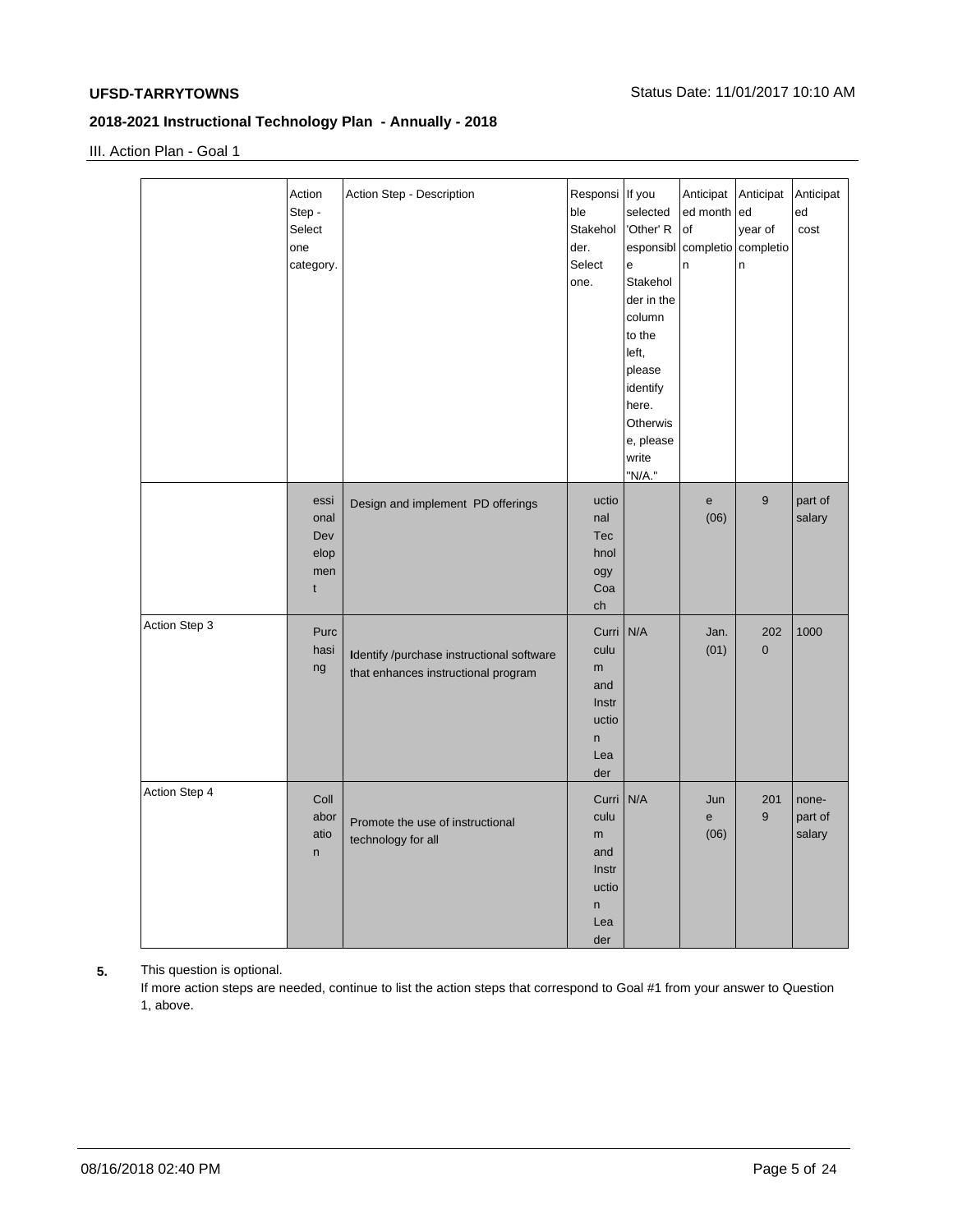III. Action Plan - Goal 1

|               | Action     | Action Step - Description | Responsi If you |            | Anticipat                     | Anticipat  | Anticipat |
|---------------|------------|---------------------------|-----------------|------------|-------------------------------|------------|-----------|
|               | Step -     |                           | ble             | selected   | ed month ed                   |            | ed        |
|               | Select     |                           | Stakehol        | 'Other' R  | lof                           | year of    | cost      |
|               | one        |                           | der.            |            | esponsibl completio completio |            |           |
|               | category.  |                           | Select          | e          | n                             | n          |           |
|               |            |                           | one.            | Stakehol   |                               |            |           |
|               |            |                           |                 | der in the |                               |            |           |
|               |            |                           |                 | column     |                               |            |           |
|               |            |                           |                 | to the     |                               |            |           |
|               |            |                           |                 | left,      |                               |            |           |
|               |            |                           |                 | please     |                               |            |           |
|               |            |                           |                 | identify   |                               |            |           |
|               |            |                           |                 | here.      |                               |            |           |
| Action Step 5 | (No        | (No Response)             | (No             | (No        | (No                           | (No        | (No       |
|               | <b>Res</b> |                           | <b>Res</b>      | Respons    | <b>Res</b>                    | <b>Res</b> | Respons   |
|               | pon        |                           | pon             | e)         | pon                           | pon        | e)        |
|               | se)        |                           | se)             |            | se)                           | se)        |           |
| Action Step 6 |            |                           |                 |            |                               |            |           |
|               | (No        | (No Response)             | (No             | (No        | (No                           | (No        | (No       |
|               | <b>Res</b> |                           | <b>Res</b>      | Respons    | <b>Res</b>                    | <b>Res</b> | Respons   |
|               | pon        |                           | pon             | e)         | pon                           | pon        | e)        |
|               | se)        |                           | se)             |            | se)                           | se)        |           |
| Action Step 7 | (No        | (No Response)             | (No             | (No        | (No                           | (No        | (No       |
|               | <b>Res</b> |                           | Res             | Respons    | <b>Res</b>                    | Res        | Respons   |
|               | pon        |                           | pon             | e)         | pon                           | pon        | e)        |
|               | se)        |                           | se)             |            | se)                           | se)        |           |
| Action Step 8 |            |                           |                 |            |                               |            |           |
|               | (No        | (No Response)             | (No             | (No        | (No                           | (No        | (No       |
|               | <b>Res</b> |                           | Res             | Respons    | <b>Res</b>                    | Res        | Respons   |
|               | pon        |                           | pon             | e)         | pon                           | pon        | e)        |
|               | se)        |                           | se)             |            | se)                           | se)        |           |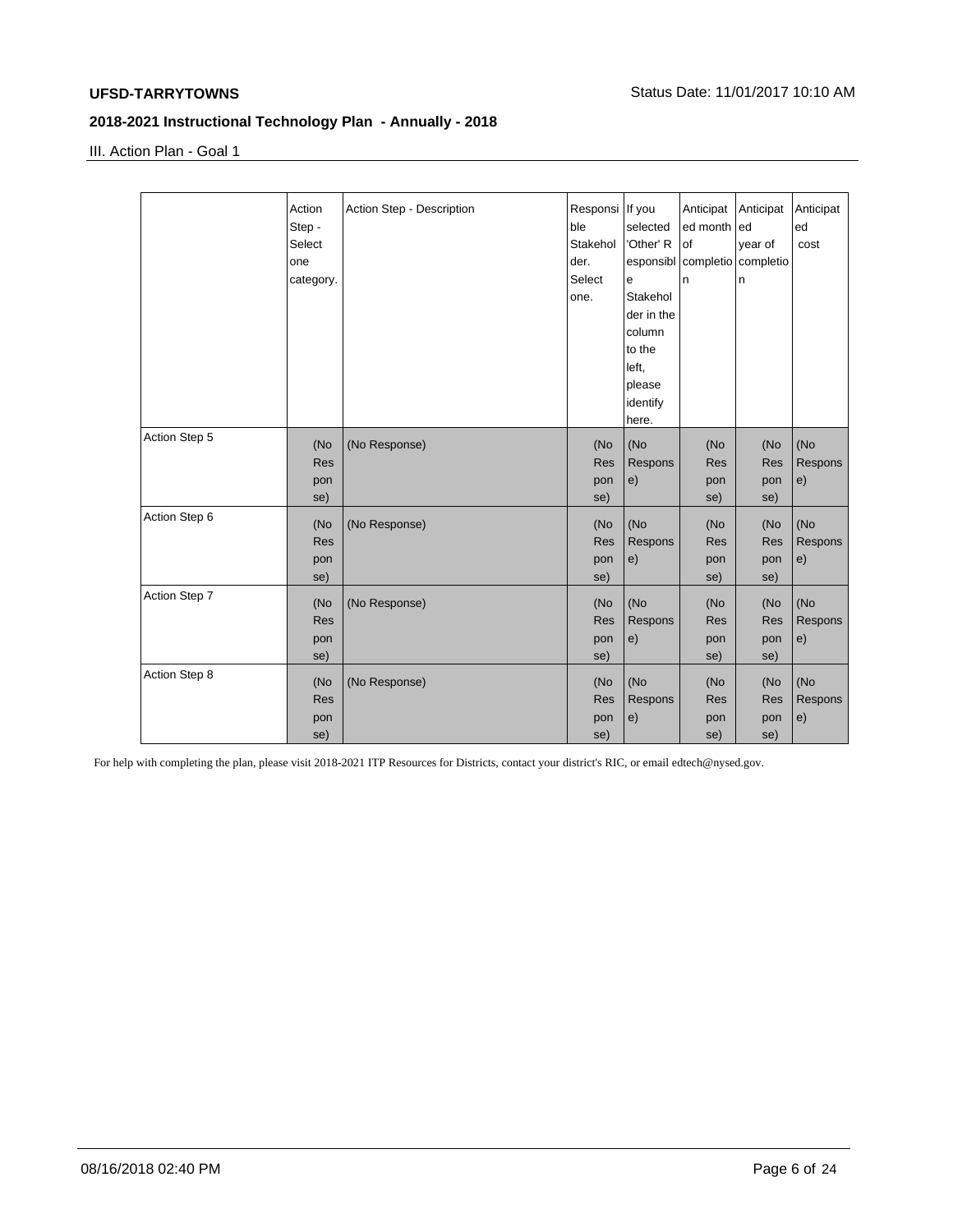III. Action Plan - Goal 2

# **Section III - Action Plan**

Copy Goal #2, which you listed in Section II, Question 3,and respond to all questions below.

### **1. Goal #2**

Continue to create personalized learning environments which integrate emerging technologies throughout the District curriculum, while keeping our staff and students up to date with the latest technologies.

# **2. Select the NYSED goal that best aligns with this district goal.**

2. Provide technology-enhanced, culturally- and linguistically-responsive learning environments to support improved teaching and learning

## **3. Target Student Population(s)**

| $\boxtimes$ All students          | $\Box$ Migrant students                                    |
|-----------------------------------|------------------------------------------------------------|
| $\Box$ Pre-K-2                    | $\Box$ Homeless students                                   |
| $\Box$ Grades 3-5/6               | $\Box$ Economically disadvantaged students                 |
| $\Box$ Middle School              | $\Box$ Students between the ages of 18-21                  |
| $\Box$ High School                | $\Box$ Students who are targeted for dropout prevention or |
| $\Box$ Students with Disabilities | credit recovery programs                                   |
| $\Box$ ELL/MLLs                   | $\Box$ Other (please identify in Question 3a, below)       |

### **4.** List the action steps that correspond to Goal #2 from your answer to Question 1, above.

|               | Action<br>Step -<br>Select<br>one<br>category. | Action Step - Description                                                               | Responsi If you<br>ble<br>Stakehol<br>der.<br>Select<br>one. | selected<br>'Other' R<br>$\mathsf{e}\,$<br>Stakehol<br>der in the<br>column<br>to the<br>left,<br>please<br>identify<br>here.<br>Otherwis<br>e, please<br>write | Anticipat<br>ed month<br>of<br>esponsibl completio<br>n. | Anticipat<br>ed<br>year of<br>completio<br>n | Anticipat<br>ed<br>cost |
|---------------|------------------------------------------------|-----------------------------------------------------------------------------------------|--------------------------------------------------------------|-----------------------------------------------------------------------------------------------------------------------------------------------------------------|----------------------------------------------------------|----------------------------------------------|-------------------------|
| Action Step 1 | Curri<br>culu<br>m                             | Create, fund and implement Design<br>projects K-12 as part of K-12 digital<br>portfolio | Instr<br>uctio<br>nal<br>Tec<br>hnol<br>ogy<br>Coa<br>ch     | "N/A."<br>N/A                                                                                                                                                   | Jun<br>е<br>(06)                                         | 202<br>$\mathbf{1}$                          | 90000                   |
| Action Step 2 | Coll<br>abor<br>atio<br>n                      | Explore creation of Innovation Space                                                    | Curri N/A<br>culu<br>m<br>and<br>Instr<br>uctio<br>n         |                                                                                                                                                                 | April<br>(04)                                            | 202<br>$\mathbf{1}$                          | 200,000                 |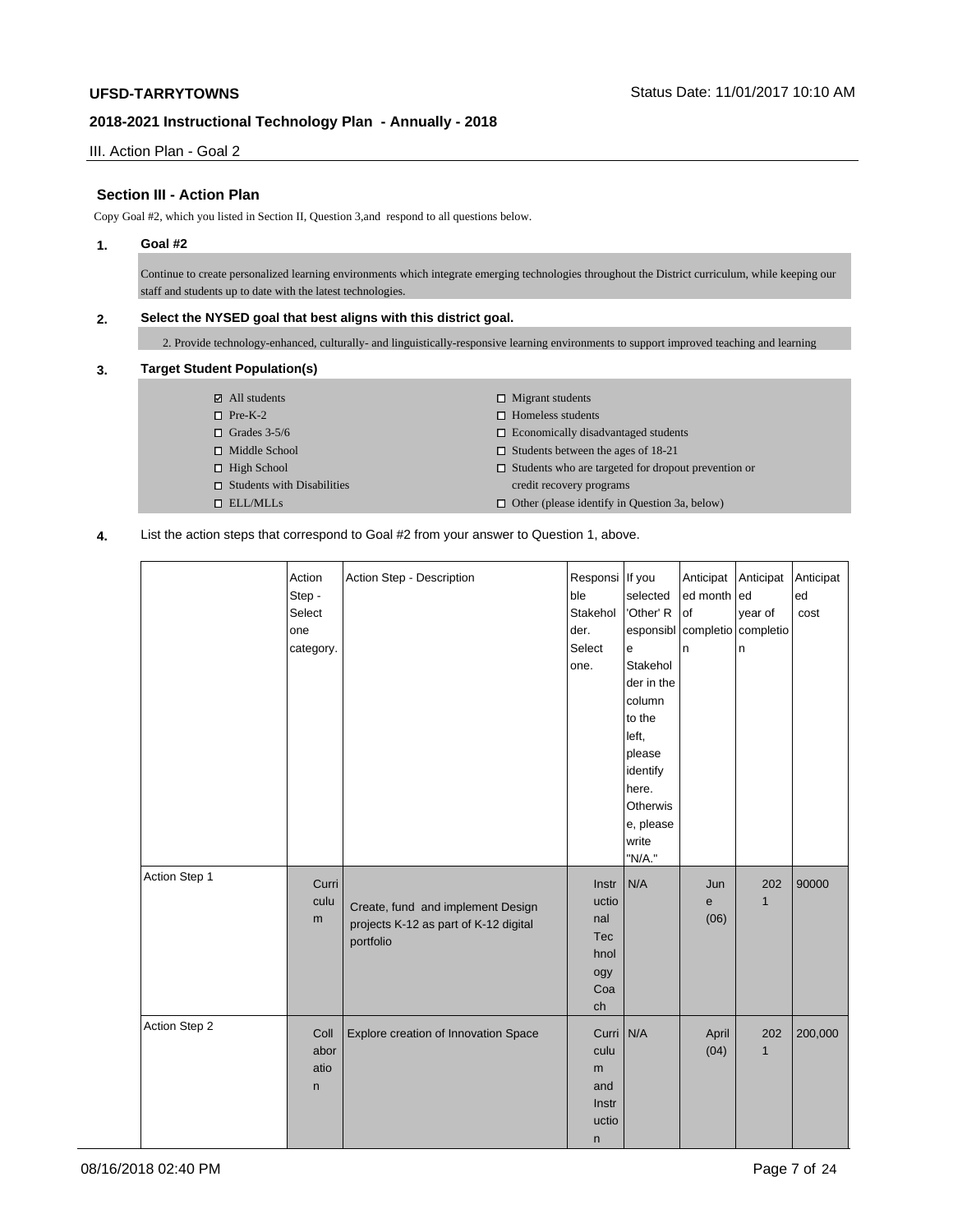III. Action Plan - Goal 2

|               | Action<br>Step -<br>Select<br>one<br>category. | Action Step - Description                                                                 | Responsi If you<br>ble<br>Stakehol<br>der.<br>Select<br>one.             | selected<br>'Other' R<br>e<br>Stakehol<br>der in the<br>column<br>to the<br>left,<br>please<br>identify<br>here.<br>Otherwis<br>e, please<br>write<br>"N/A." | Anticipat<br>ed month<br>of<br>n | Anticipat<br>ed<br>year of<br>esponsibl completio completio<br>n | Anticipat<br>ed<br>cost |
|---------------|------------------------------------------------|-------------------------------------------------------------------------------------------|--------------------------------------------------------------------------|--------------------------------------------------------------------------------------------------------------------------------------------------------------|----------------------------------|------------------------------------------------------------------|-------------------------|
|               |                                                |                                                                                           | Lea<br>der                                                               |                                                                                                                                                              |                                  |                                                                  |                         |
| Action Step 3 | Purc<br>hasi<br>ng                             | Fund 20 new computers for SHMS<br><b>Digital Art</b>                                      | Curri<br>culu<br>m<br>and<br>Instr<br>uctio<br>$\sf n$<br>Lea<br>der     | N/A                                                                                                                                                          | April<br>(04)                    | 202<br>$\mathbf{1}$                                              | 25000                   |
| Action Step 4 | <b>Bud</b><br>geti<br>ng                       | Begin replacement for Digital Music<br>program at middle and high school with<br>12 IMacs | Curri N/A<br>culu<br>m<br>and<br>Instr<br>uctio<br>$\sf n$<br>Lea<br>der |                                                                                                                                                              | Jun<br>e<br>(06)                 | 202<br>$\mathbf{1}$                                              | 12000                   |

# **5.** This question is optional.

If more action steps are needed, continue to list the action steps that correspond to Goal #2 from your answer to Question 1, above.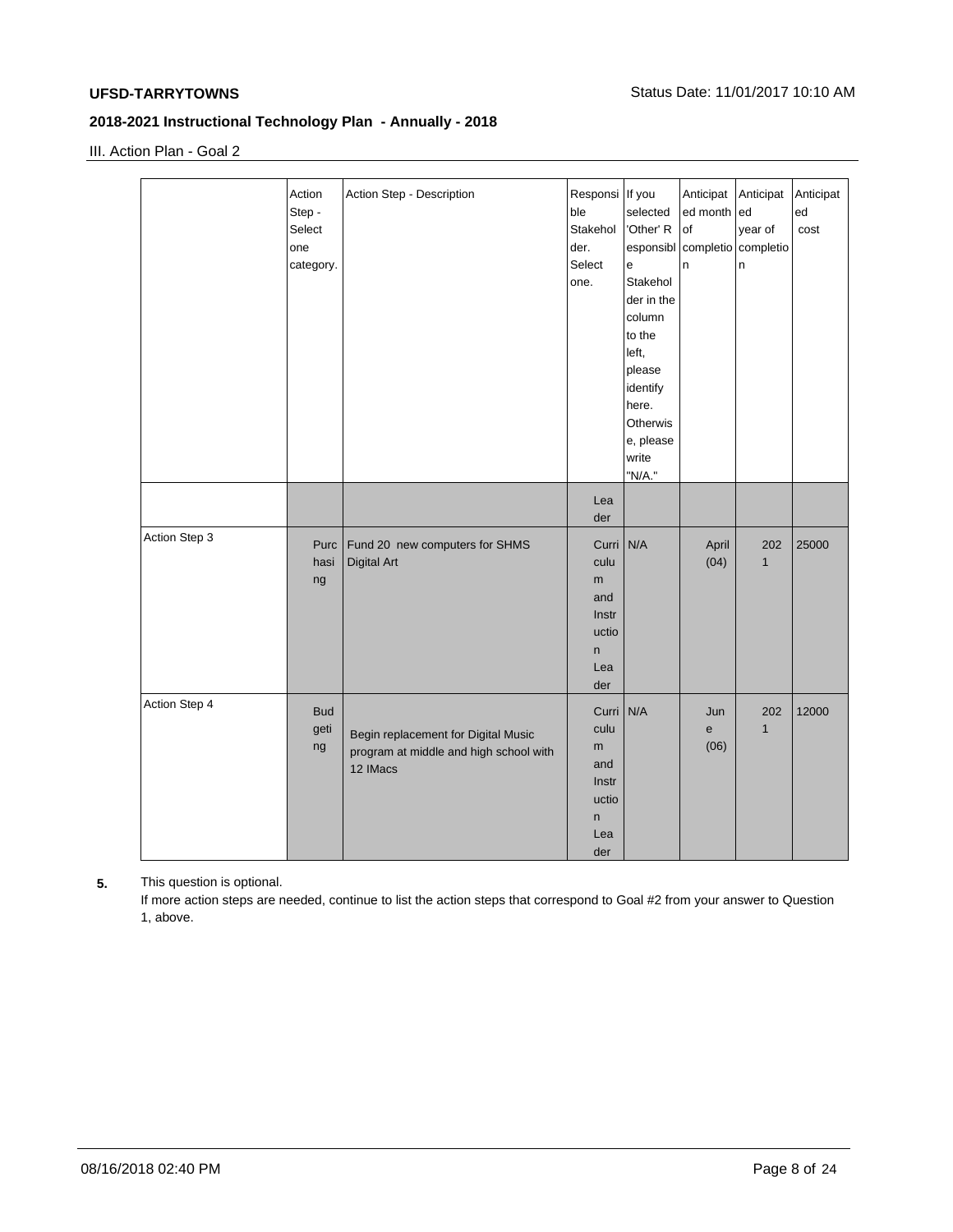III. Action Plan - Goal 2

|               | Action<br>Step -<br>Select<br>one<br>category. | Action Step - Description                                               | Responsi   If you<br>ble<br>Stakehol<br>der.<br>Select on<br>е. | chose<br>"Other"<br>Responsi<br>ble<br>Stakehol<br>der in the<br>column<br>to the<br>left,<br>please<br>identify<br>here. | Anticipat<br>ed month<br>of<br>completio completio<br>n | Anticipat<br>led<br>year of<br>n | Anticipat<br>ed<br>cost |
|---------------|------------------------------------------------|-------------------------------------------------------------------------|-----------------------------------------------------------------|---------------------------------------------------------------------------------------------------------------------------|---------------------------------------------------------|----------------------------------|-------------------------|
| Action Step 5 | Lear<br>ning<br>Spa<br>ces                     | Remove desktops from HS/MS library<br>and replace with chromebook carts | N/A                                                             | IT dept                                                                                                                   | Oct.<br>(10)                                            | 201<br>8                         | $\mathbf 0$             |
| Action Step 6 | (No<br><b>Res</b><br>pon<br>se)                | (No Response)                                                           | (No<br>Res<br>pon<br>se)                                        | (No<br>Respons<br>e)                                                                                                      | (No<br><b>Res</b><br>pon<br>se)                         | (No<br>Res<br>pon<br>se)         | (No<br>Respons<br>e)    |
| Action Step 7 | (No<br><b>Res</b><br>pon<br>se)                | (No Response)                                                           | (No<br>Res<br>pon<br>se)                                        | (No<br>Respons<br>e)                                                                                                      | (No<br><b>Res</b><br>pon<br>se)                         | (No<br>Res<br>pon<br>se)         | (No<br>Respons<br>e)    |
| Action Step 8 | (No<br><b>Res</b><br>pon<br>se)                | (No Response)                                                           | (No<br>Res<br>pon<br>se)                                        | (No<br>Respons<br>e)                                                                                                      | (No<br><b>Res</b><br>pon<br>se)                         | (No<br>Res<br>pon<br>se)         | (No<br>Respons<br>e)    |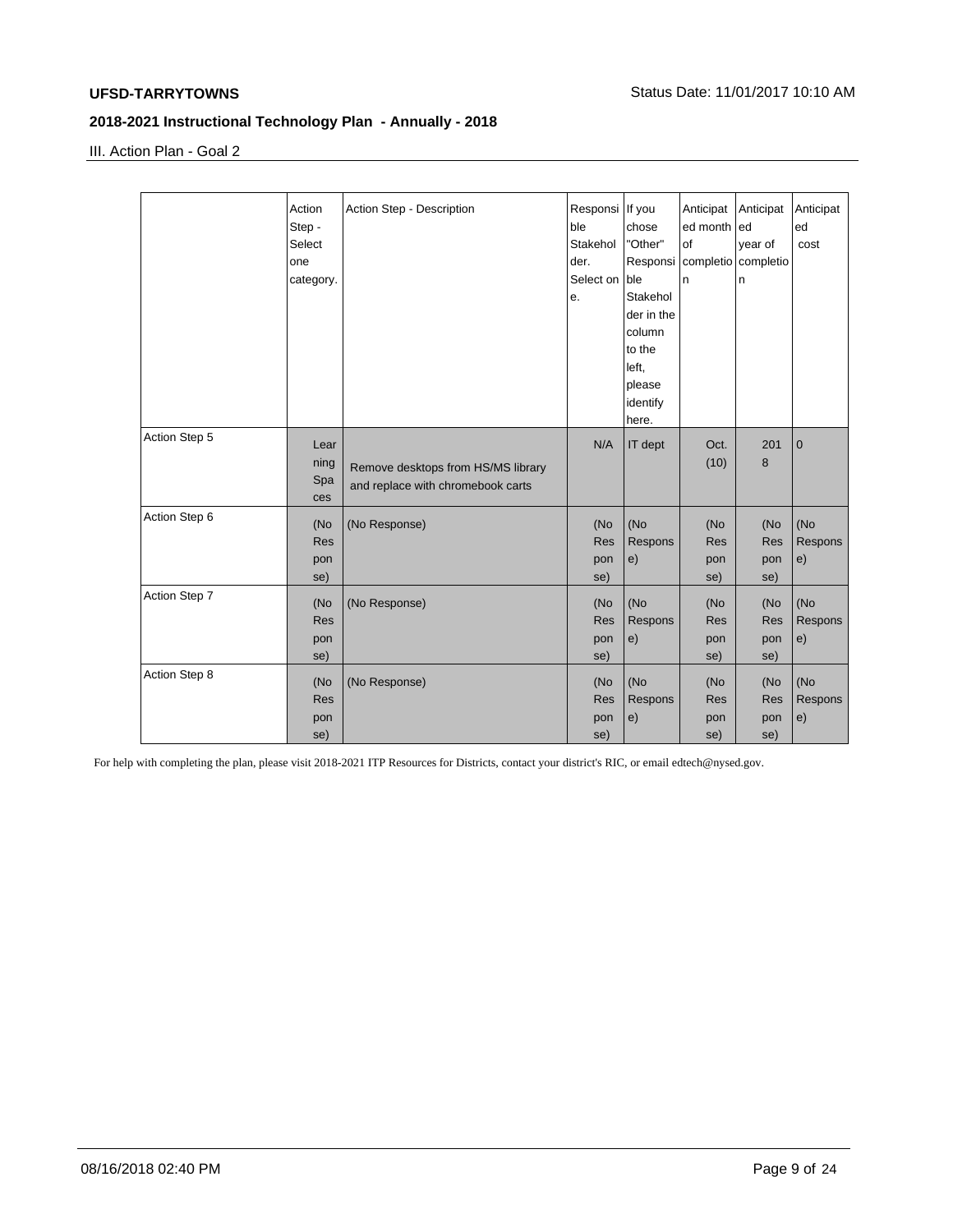III. Action Plan - Goal 3

# **Section III - Action Plan**

Copy Goal # 3, which you listed in Section II, Question 3, and respond to all questions below.

#### **1. Goal #3**

Continue to update and maintain the District's infrastructure to insure that the network can safely support the District's current and future initiatives. This will include sustainability of the current technologies along with the support of new and emerging technologies.

# **2. Select the NYSED goal that best aligns with this district goal.**

3. Increase equitable access to high-quality digital resources and standards-based, technology-rich learning experiences

## **3. Target Student Population(s)**

| $\boxtimes$ All students          | $\Box$ Migrant students                                    |
|-----------------------------------|------------------------------------------------------------|
| $\Box$ Pre-K-2                    | $\Box$ Homeless students                                   |
| $\Box$ Grades 3-5/6               | $\Box$ Economically disadvantaged students                 |
| $\Box$ Middle School              | $\Box$ Students between the ages of 18-21                  |
| $\Box$ High School                | $\Box$ Students who are targeted for dropout prevention or |
| $\Box$ Students with Disabilities | credit recovery programs                                   |
| $\Box$ ELL/MLLs                   | $\Box$ Other (please identify in Question 3a, below)       |

**4.** List the action steps that correspond to Goal #3 from your answer to Question 1, above.

|               | Action<br>Step -<br>Select<br>one<br>category. | Action Step - Description                                                                            | Responsi If you<br>ble<br>Stakehol<br>der.<br>Select<br>one.       | selected<br>'Other' R<br>e<br>Stakehol<br>der in the<br>column<br>to the<br>left,<br>please<br>identify<br>here.<br>Otherwis<br>e, please<br>write<br>"N/A." | Anticipat<br>ed month<br>of<br>esponsibl completio<br>n | Anticipat<br>ed<br>year of<br>completio<br>n | Anticipat<br>ed<br>Cost |
|---------------|------------------------------------------------|------------------------------------------------------------------------------------------------------|--------------------------------------------------------------------|--------------------------------------------------------------------------------------------------------------------------------------------------------------|---------------------------------------------------------|----------------------------------------------|-------------------------|
| Action Step 1 | Purc<br>hasi<br>ng                             | Continue purchasing chromebook Carts<br>in order to achieve district goal of 1 cart<br>per classroom | Curri N/A<br>culu<br>m<br>and<br>Instr<br>uctio<br>n<br>Lea<br>der |                                                                                                                                                              | Oct.<br>(10)                                            | 202<br>$\mathbf{1}$                          | 350000                  |
| Action Step 2 | Purc  <br>hasi<br>ng                           | Continue to fund Smartboard<br>replacement plan by replacing 30<br>smartboards                       | Curri N/A<br>culu<br>m<br>and<br>Instr<br>uctio                    |                                                                                                                                                              | Nov.<br>(11)                                            | 201<br>8                                     | 130500                  |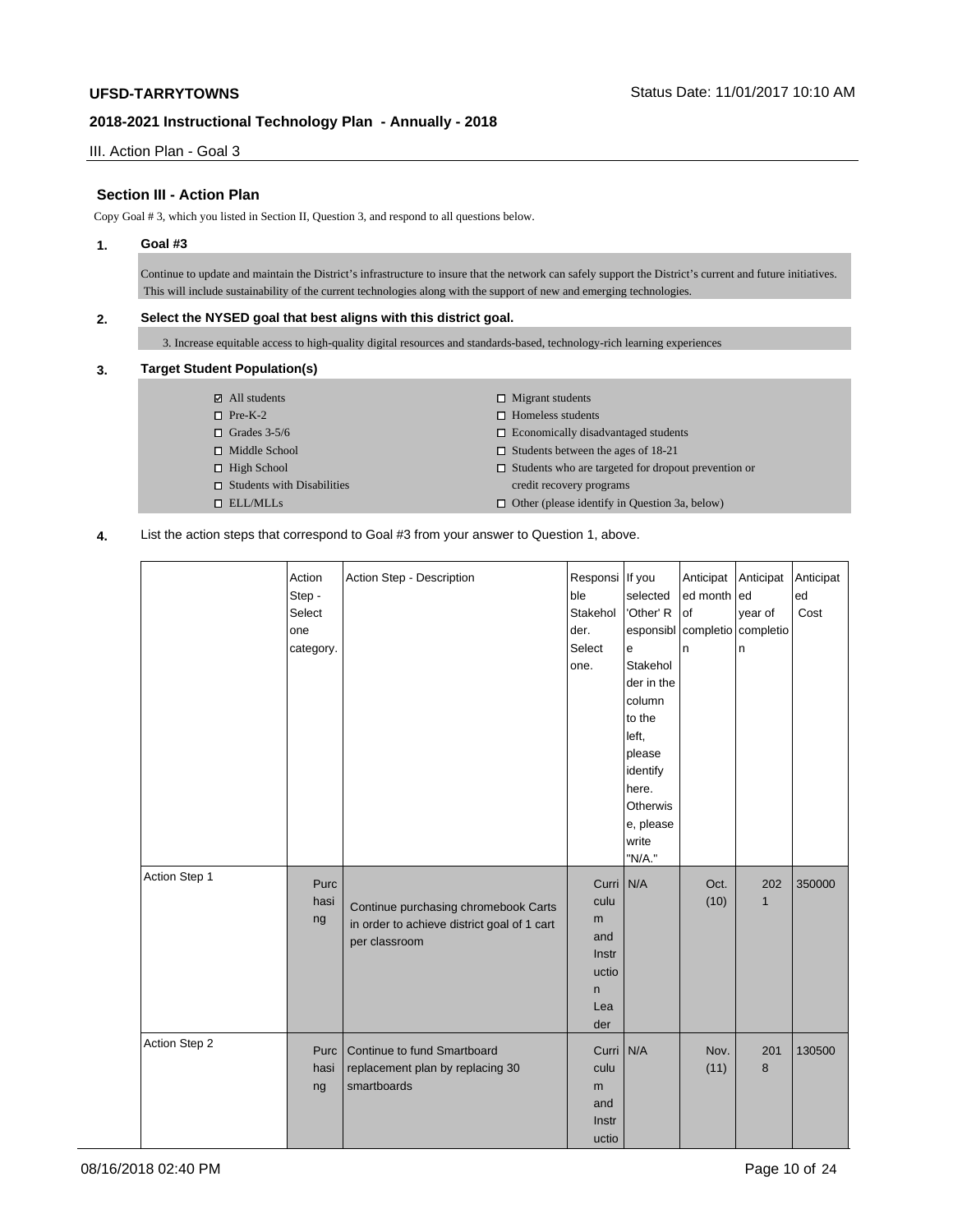III. Action Plan - Goal 3

|               | Action<br>Step -<br>Select<br>one<br>category. | Action Step - Description                               | Responsi If you<br>ble<br>Stakehol<br>der.<br>Select<br>one. | selected<br>'Other' R<br>e<br>Stakehol<br>der in the<br>column<br>to the<br>left,<br>please<br>identify<br>here.<br>Otherwis<br>e, please<br>write<br>"N/A." | Anticipat<br>ed month ed<br>lof<br>esponsibl completio completio<br>In | Anticipat<br>year of<br>n | Anticipat<br>ed<br>Cost |
|---------------|------------------------------------------------|---------------------------------------------------------|--------------------------------------------------------------|--------------------------------------------------------------------------------------------------------------------------------------------------------------|------------------------------------------------------------------------|---------------------------|-------------------------|
|               |                                                |                                                         | n<br>Lea<br>der                                              |                                                                                                                                                              |                                                                        |                           |                         |
| Action Step 3 | Purc<br>hasi<br>ng                             | Replace 50 Access points at HS/ district<br>main server | N/A                                                          | IT dept                                                                                                                                                      | May<br>(05)                                                            | 201<br>9                  | 52000                   |
| Action Step 4 | N/A                                            | N/A                                                     | N/A                                                          | N/A                                                                                                                                                          | Jun<br>e<br>(06)                                                       | 202<br>$\mathbf 1$        | N/A                     |

# **5.** This question is optional.

If more action steps are needed, continue to list the action steps that correspond to Goal #3 from your answer to Question 1, above.

|               | Action<br>Step -<br>Select<br>one<br>category. | Action Step - Description | Responsi   If you<br>ble<br>Stakehol<br>der.<br>Select<br>one. | selected<br>'Other' R<br>e<br>Stakehol<br>der in the<br>column<br>to the<br>left,<br>please<br>identify<br>here. | Anticipat<br>ed month ed<br>lof<br>In | Anticipat<br>year of<br>esponsibl completio completio<br>n | Anticipat<br>ed<br>Cost |
|---------------|------------------------------------------------|---------------------------|----------------------------------------------------------------|------------------------------------------------------------------------------------------------------------------|---------------------------------------|------------------------------------------------------------|-------------------------|
| Action Step 5 | (No<br>Res<br>pon<br>se)                       | (No Response)             | (No<br>Res<br>pon<br>se)                                       | (No<br>Respons<br>e)                                                                                             | (No<br>Res<br>pon<br>se)              | (No<br>Res<br>pon<br>se)                                   | (No<br>Respons<br>e)    |
| Action Step 6 | (No<br>Res<br>pon                              | (No Response)             | (No<br>Res<br>pon                                              | (No<br>Respons<br>e)                                                                                             | (No<br>Res<br>pon                     | (No<br>Res<br>pon                                          | (No<br>Respons<br>e)    |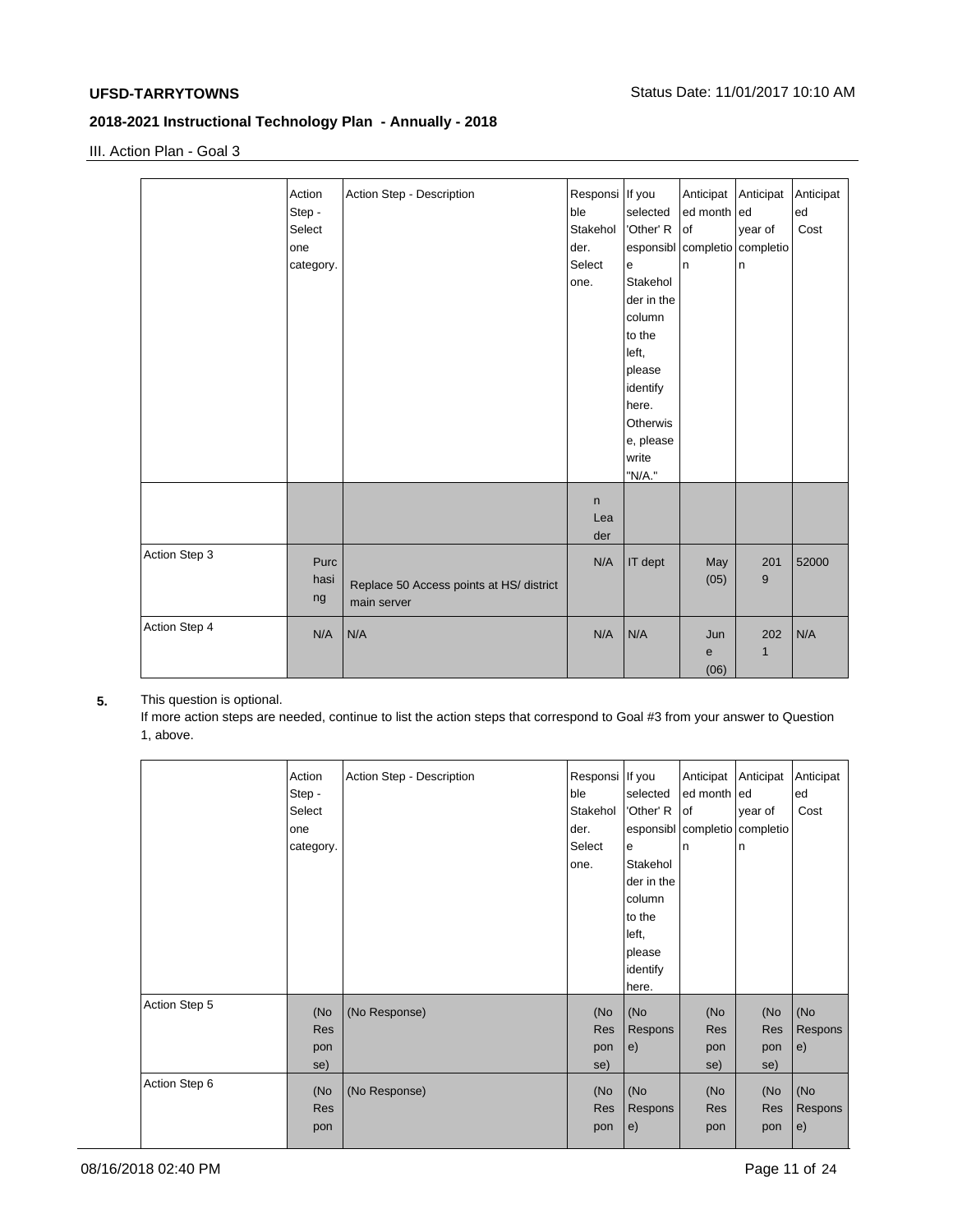III. Action Plan - Goal 3

|               | Action     | Action Step - Description | Responsi If you |            | Anticipat                     | Anticipat | Anticipat |
|---------------|------------|---------------------------|-----------------|------------|-------------------------------|-----------|-----------|
|               | Step -     |                           | ble             | selected   | ed month ed                   |           | ed        |
|               | Select     |                           | Stakehol        | 'Other' R  | lof                           | year of   | Cost      |
|               | one        |                           | der.            |            | esponsibl completio completio |           |           |
|               | category.  |                           | Select          | e          | l n                           | ln.       |           |
|               |            |                           | one.            | Stakehol   |                               |           |           |
|               |            |                           |                 | der in the |                               |           |           |
|               |            |                           |                 | column     |                               |           |           |
|               |            |                           |                 | to the     |                               |           |           |
|               |            |                           |                 | left,      |                               |           |           |
|               |            |                           |                 | please     |                               |           |           |
|               |            |                           |                 | identify   |                               |           |           |
|               |            |                           |                 | here.      |                               |           |           |
|               | se)        |                           | se)             |            | se)                           | se)       |           |
| Action Step 7 | (No        | (No Response)             | (No             | (No        | (No                           | (No       | (No       |
|               | <b>Res</b> |                           | Res             | Respons    | <b>Res</b>                    | Res       | Respons   |
|               | pon        |                           | pon             | e)         | pon                           | pon       | e)        |
|               | se)        |                           | se)             |            | se)                           | se)       |           |
| Action Step 8 | (No        | (No Response)             | (No             | (No        | (No                           | (No       | (No       |
|               | <b>Res</b> |                           | Res             | Respons    | <b>Res</b>                    | Res       | Respons   |
|               | pon        |                           | pon             | e)         | pon                           | pon       | e)        |
|               | se)        |                           | se)             |            | se)                           | se)       |           |
|               |            |                           |                 |            |                               |           |           |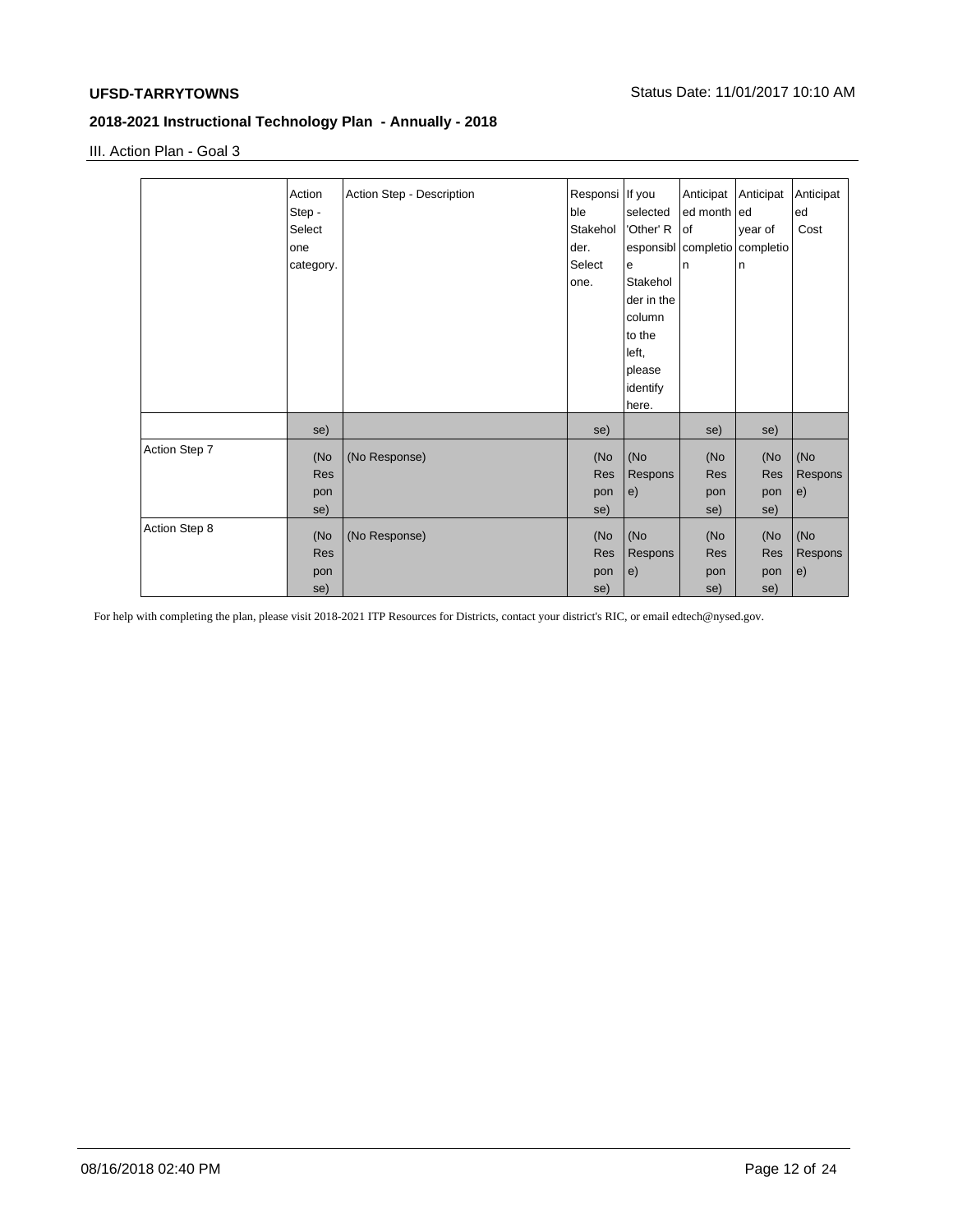#### IV. NYSED Initiatives Alignment

#### **Section IV - NYSED Initiatives Alignment**

**1. Explain how the district use of instructional technology will serve as a part of comprehensive and sustained effort to support rigorous academic standards attainment and performance improvement for students.**

The mission of the Public Schools of the Tarrytowns is to empower students to make informed choices and assume responsibility for their own actions as they become self-directed, lifelong learners who are committed and able contributors to a sustainable local and global society. Our vision is that students will develop the 21st century skills they need to succeed in a global society. To achieve this, we will build and support a personalized learning environment that is reliable, effective, legal and evolutionary. Instructional technology supports the rigorous curriculum and standards that are in place by enhancing teaching and learning. The use of instructional technology can improve student learning by helping to highlight career and college readiness skills for all students.

## **2. Students with disabilities may be served through the use of instructional technology as well as assistive technology devices and services to ensure access to and participation in the general curriculum. Describe how instruction is differentiated using technology to support the individualized learning needs of this student group.**

The district is a strong advocate for the needs of students with disabilities and aims to make equitable access in instruction available to all learners. We provide the same resources to all students, regardless of disabilities. When necessary, special devices are provided to students, or modifications are made to ensure the equity of instruction, materials and assessments. Students have access to chromebooks, notebooks, spelling devices, Ipads, speech-to-text software, headsets, FM units, microphones and augmentative communication devices which provide differentiation when needed. Our goal is for every student to participate in the general education curriculum offered in the district. We believe this goal to be attainable with the strategic, purposeful, and creative use of technology.

### **3. How does the district utilize technology to address the needs of Students with Disabilities to ensure equitable access to instruction, materials, and assessments? Check all that apply.**

- Class lesson plans, materials, and assignment instructions are available to students and families for 'anytime, anywhere' access (such as through class website or learning management system).
- $\boxtimes$  Direct instruction is recorded and provided for students to access asynchronously (such as through a learning management system or private online video channel).
- Technology is used to provide additional ways to access key content, such as providing videos or other visuals to supplement verbal or written instruction or content.
- Text to speech and/or speech to text software is utilized to provide increased support for comprehension of written or verbal language.
- Assistive technology is utilized.
- Technology is used to increase options for students to demonstrate knowledge and skill.
- $\boxtimes$  Learning games and other interactive software are used to supplement instruction.
- $\Box$  Other (please identify in Question 3a, below)
- **4. Please select the professional development that will be offered to teachers of Students with Disabilities that will enable them to differentiate learning and to increase their student language and content learning with the use of technology. Check all that apply.**
	- $\boxtimes$  Technology to support writers in the elementary classroom
	- $\boxtimes$  Technology to support writers in the secondary classroom
	- Research, writing and technology in a digital world
	- Enhancing children's vocabulary development with technology
	- $\boxtimes$  Reading strategies through technology for students with disabilities
	- $\Box$  Choosing assistive technology for instructional purposes in the special education classroom
	- $\boxtimes$  Using technology to differentiate instruction in the special education classroom
- Using technology to increase options for students with disabilities to demonstrate their knowledge and skills
- $\square$  Multiple ways of assessing student learning through technology
- Electronic communication and collaboration
- Promotion of model digital citizenship and responsibility
- $\boxtimes$  Integrating technology and curriculum across core content areas
- $\boxtimes$  Helping students with disabilities to connect with the world
- $\Box$  Other (please identify in Question 4a, below)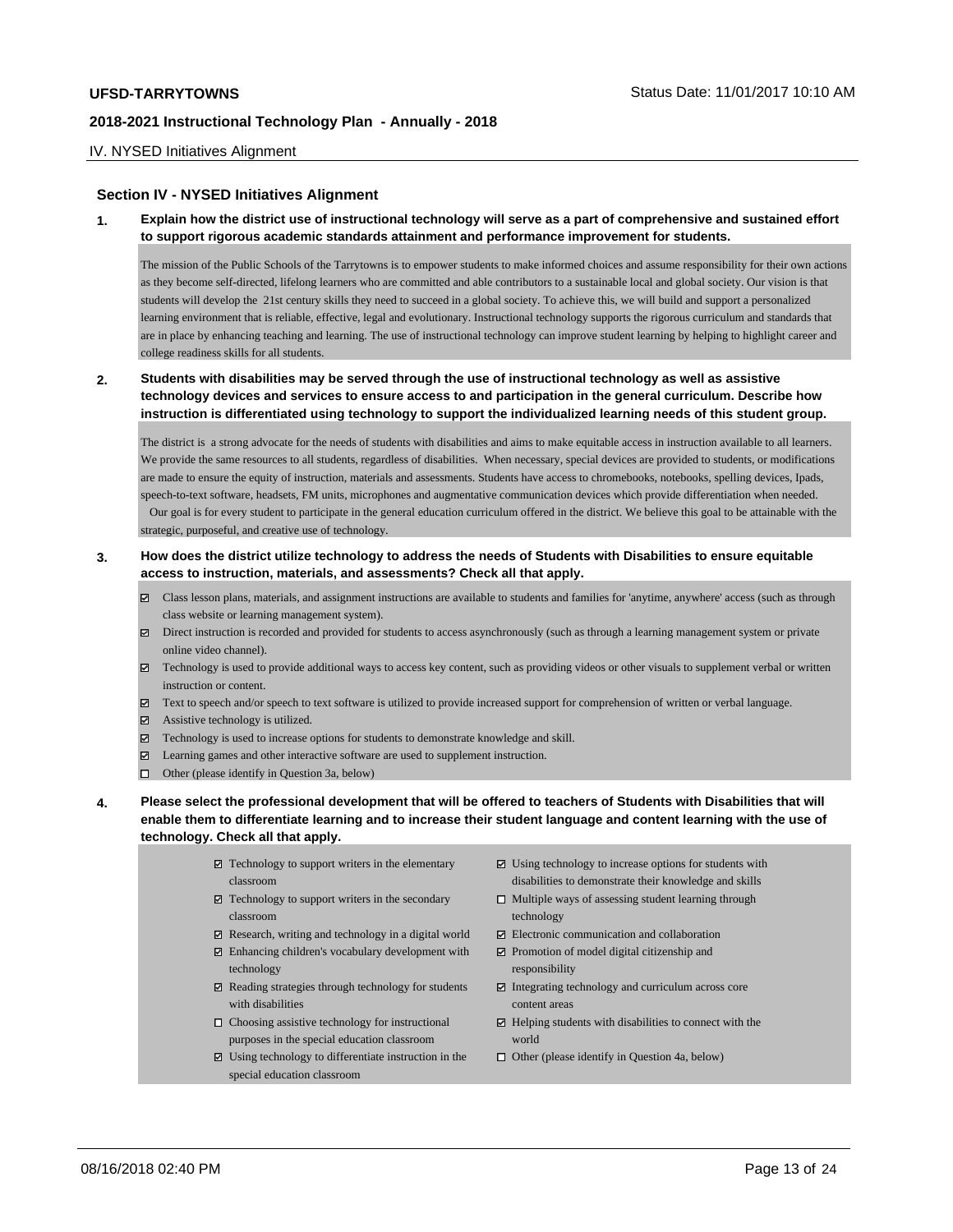#### IV. NYSED Initiatives Alignment

- **5. How does the district utilize technology to address the needs of English Language Learners/Multilingual Learners to ensure equitable access to instruction, materials, and assessments? Check all that apply.** 
	- Class lesson plans, materials, and assignment instructions are available to students and families for 'anytime, anywhere' access (such as through class website or learning management system)
	- $\square$  Direct instruction is recorded and provided for students to access asynchronously (such as through a learning management system or private online video channel).
	- $\boxtimes$  Technology is used to provide additional ways to access key content, such as providing videos or other visuals to supplement verbal or written instruction or content.
	- $\boxtimes$  Text to speech and/or speech to text software is utilized to provide increased support for comprehension of written or verbal language.
	- Home language dictionaries and translation programs are provided through technology.
	- $\Box$  Hardware that supports ELL/MLL student learning, such as home-language keyboards, translation pens, and/or interactive whiteboards, is utilized.
	- Technology is used to increase options for students to demonstrate knowledge and skill, such as through the creation of a product or recording of an oral response.
	- Learning games and other interactive software are used to supplement instruction.
	- □ Other (please identify, in Question 5a, below)
- **6. The district's instructional technology plan addresses the needs of English Language Learners/Multilingual learners to ensure equitable access to instruction, materials, and assessments in multiple languages.**

Yes

#### **6a. If Yes, check one.**

In the 5 most spoken languages in the district

**6b. If 'Other' was selected in 6a, above, please explain here.**

#### (No Response)

- **7. Please select the professional development that will be offered to teachers of English language learners/multilingual learners that will enable them to differentiate learning and to increase their student language and content learning with the use of technology. Check all that apply.**
	- $\boxtimes$  Technology to support writers in the elementary classroom
	- Technology to support writers in the Secondary classroom
	- $\Box$  Research, writing and technology in a digital word
	- Writing and technology workshop for teachers
	- □ Enhancing Children's Vocabulary Development with technology
	- $\Box$  Writer's workshop in the Bilingual classroom
	- $□$  Reading strategies for English Language Learners
	- $\Box$  Moving from learning letters to learning to read
	- $\Box$  The power of technology to support language acquisition
	- Using technology to differentiate instruction in the language classroom
- $\Box$  Multiple ways of assessing student learning through technology
- Electronic communication and collaboration
- Promotion and model digital citizenship and responsibility
- Integrating technology and curriculum across core content areas
- $\boxtimes$  Web authoring tools
- $\boxtimes$  Helping students connect with the world
- $\square$  The interactive whiteboard and language learning
- $\square$  Use camera for documentation
- $\Box$  Other (please identify in Question 7a, below)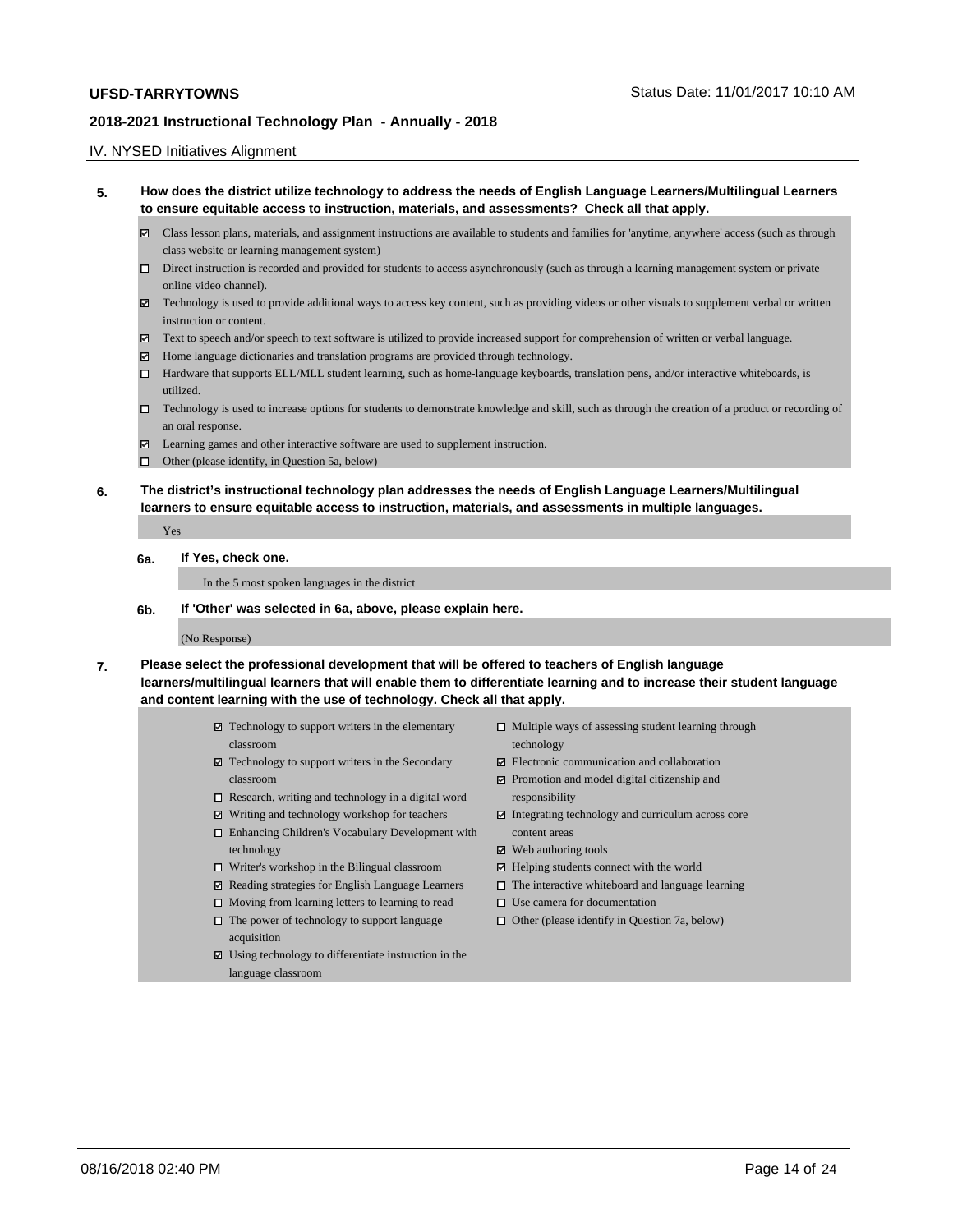### IV. NYSED Initiatives Alignment

### **8. How does the district use instructional technology to facilitate culturally-responsive instruction and learning environments?**

- The district uses instructional technology to strengthen relationships and connections with families to assist in building a culturally responsive learning environment to enhance student learning.
- The district uses instructional technology to facilitate classroom projects that involve the community.
- The district uses instructional technology to develop and organize coherent and relevant units, lessons, and learning tasks that build upon students' cultural backgrounds and experiences.
- The district uses instructional technology to assist in varying teaching approaches to accommodate diverse learning styles and language proficiencies.
- The district uses instructional technology to enable students to communicate and collaborate with students in different schools or districts in New York State, the United States, or with different countries.
- The district uses instructional technology to facilitate collaborative classroom projects among heterogeneous student groups.
- $\hfill\Box$  The district does not use instructional technology to facilitate culturally responsive instruction.
- □ Other (please identify in Question 8a, below)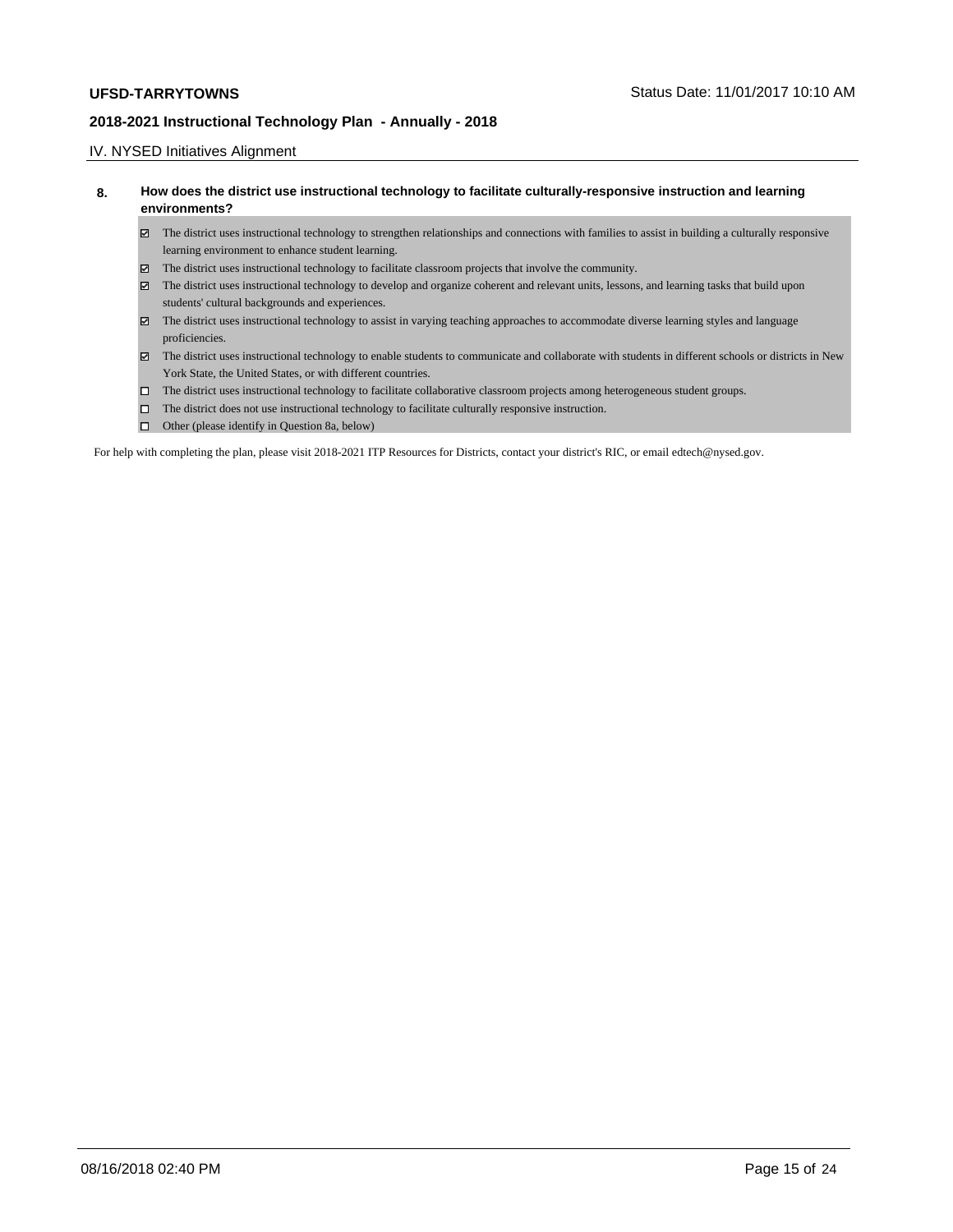V. Administrative Management Plan

# **Section V - Administrative Management Plan**

**1.** Staff Plan

|                                | <b>Full-time Equivalent (FTE)</b> |
|--------------------------------|-----------------------------------|
| District Technology Leadership | 2.00                              |
| Instructional support          | 3.00                              |
| Technical Support              | 1.00                              |
| Totals:                        | 6.00                              |

#### **2.** Investment Plan

|                | Anticipated Item or<br>Service. Select one per<br>row. | If you chose<br>'Other' Anticipated Item<br>or Service in the<br>column to the left,<br>please identify here.<br>Otherwise, please write<br>"N/A." | Estimated<br> Cost | Is Cost<br>One-time.<br>Annual, or<br>Both? | <b>Potential Funding</b><br>Source. May<br>check more than one<br>source per item.                                                                                                                                                                                                                                                                                                                     | If you chose<br>'Other' Potential<br>Funding Source in the<br>column to the left,<br>please identify here.<br>Otherwise, please write<br>"N/A." |
|----------------|--------------------------------------------------------|----------------------------------------------------------------------------------------------------------------------------------------------------|--------------------|---------------------------------------------|--------------------------------------------------------------------------------------------------------------------------------------------------------------------------------------------------------------------------------------------------------------------------------------------------------------------------------------------------------------------------------------------------------|-------------------------------------------------------------------------------------------------------------------------------------------------|
| 1              | Professional<br>Development                            | N/A                                                                                                                                                | 60,000             | Annu<br>al                                  | <b>BOCES Co-Ser</b><br>☑<br>purchase<br><b>District Operating</b><br>☑<br><b>Budget</b><br><b>District Public</b><br>□<br><b>Bond</b><br>E-Rate<br>□<br>Grants<br>☑<br>Instructional<br>$\Box$<br><b>Materials Aid</b><br>Instructional<br>□<br><b>Resources Aid</b><br><b>Smart Schools</b><br>□<br><b>Bond Act</b><br>Other (please<br>□<br>identify in next<br>column, to the<br>right)<br>N/A<br>□ | N/A                                                                                                                                             |
| $\overline{2}$ | Instructional and<br>Administrative<br>Software        | N/A                                                                                                                                                | 10,000             | Annu<br>al                                  | <b>BOCES Co-Ser</b><br>□<br>purchase<br><b>District Operating</b><br>☑<br><b>Budget</b><br><b>District Public</b><br>□<br><b>Bond</b><br>E-Rate<br>□<br>Grants<br>☑<br>Instructional<br>□<br><b>Materials Aid</b><br>Instructional<br>□<br><b>Resources Aid</b><br><b>Smart Schools</b><br>□                                                                                                           | N/A                                                                                                                                             |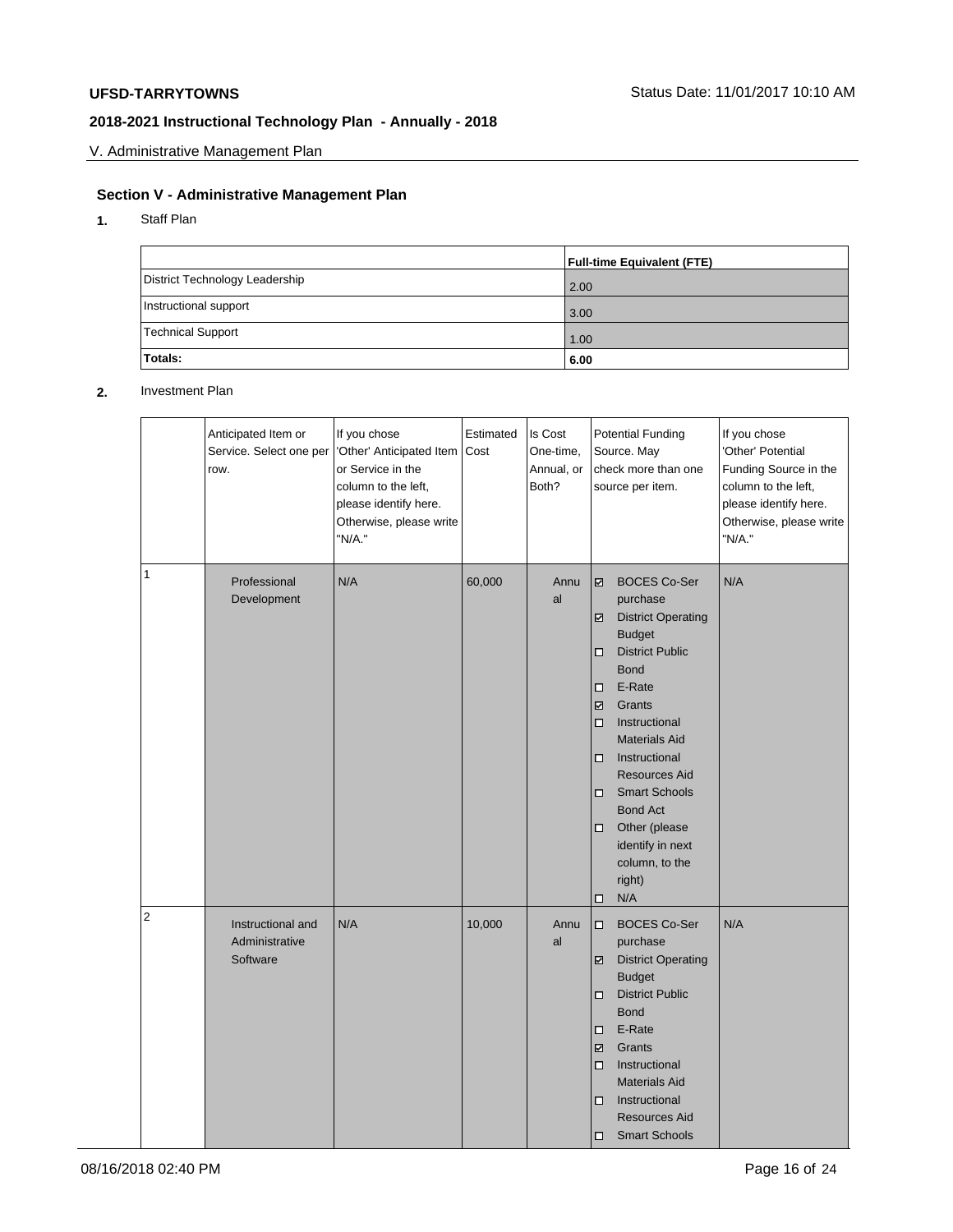V. Administrative Management Plan

|              | Anticipated Item or<br>Service. Select one per<br>row. | If you chose<br>'Other' Anticipated Item<br>or Service in the<br>column to the left,<br>please identify here.<br>Otherwise, please write<br>"N/A." | Estimated<br>Cost  | Is Cost<br>One-time,<br>Annual, or<br>Both? | <b>Potential Funding</b><br>Source. May<br>check more than one<br>source per item.                                                                                                                                                                                                                                                                                                                               | If you chose<br>'Other' Potential<br>Funding Source in the<br>column to the left,<br>please identify here.<br>Otherwise, please write<br>"N/A." |
|--------------|--------------------------------------------------------|----------------------------------------------------------------------------------------------------------------------------------------------------|--------------------|---------------------------------------------|------------------------------------------------------------------------------------------------------------------------------------------------------------------------------------------------------------------------------------------------------------------------------------------------------------------------------------------------------------------------------------------------------------------|-------------------------------------------------------------------------------------------------------------------------------------------------|
|              |                                                        |                                                                                                                                                    |                    |                                             | <b>Bond Act</b><br>Other (please<br>◻<br>identify in next<br>column, to the<br>right)<br>N/A<br>□                                                                                                                                                                                                                                                                                                                |                                                                                                                                                 |
| 3            | Network and<br>Infrastructure                          | N/A                                                                                                                                                | 52,000             | <b>Both</b>                                 | <b>BOCES Co-Ser</b><br>$\Box$<br>purchase<br><b>District Operating</b><br>☑<br><b>Budget</b><br><b>District Public</b><br>□<br><b>Bond</b><br>E-Rate<br>□<br>Grants<br>$\Box$<br>Instructional<br>$\Box$<br><b>Materials Aid</b><br>Instructional<br>□<br><b>Resources Aid</b><br><b>Smart Schools</b><br>☑<br><b>Bond Act</b><br>Other (please<br>□<br>identify in next<br>column, to the<br>right)<br>N/A<br>□ | N/A                                                                                                                                             |
| 4<br>Totals: | Peripheral<br><b>Devices</b>                           | N/A                                                                                                                                                | 125,000<br>247,000 | <b>Both</b>                                 | <b>BOCES Co-Ser</b><br>$\Box$<br>purchase<br><b>District Operating</b><br>☑<br><b>Budget</b><br>District Public<br><b>Bond</b><br>E-Rate<br>$\Box$<br>Grants<br>$\Box$<br>Instructional<br>$\Box$<br><b>Materials Aid</b><br>Instructional<br>◻<br><b>Resources Aid</b><br><b>Smart Schools</b><br>☑<br><b>Bond Act</b><br>Other (please<br>$\Box$<br>identify in next<br>column, to the<br>right)<br>N/A<br>◻   | N/A                                                                                                                                             |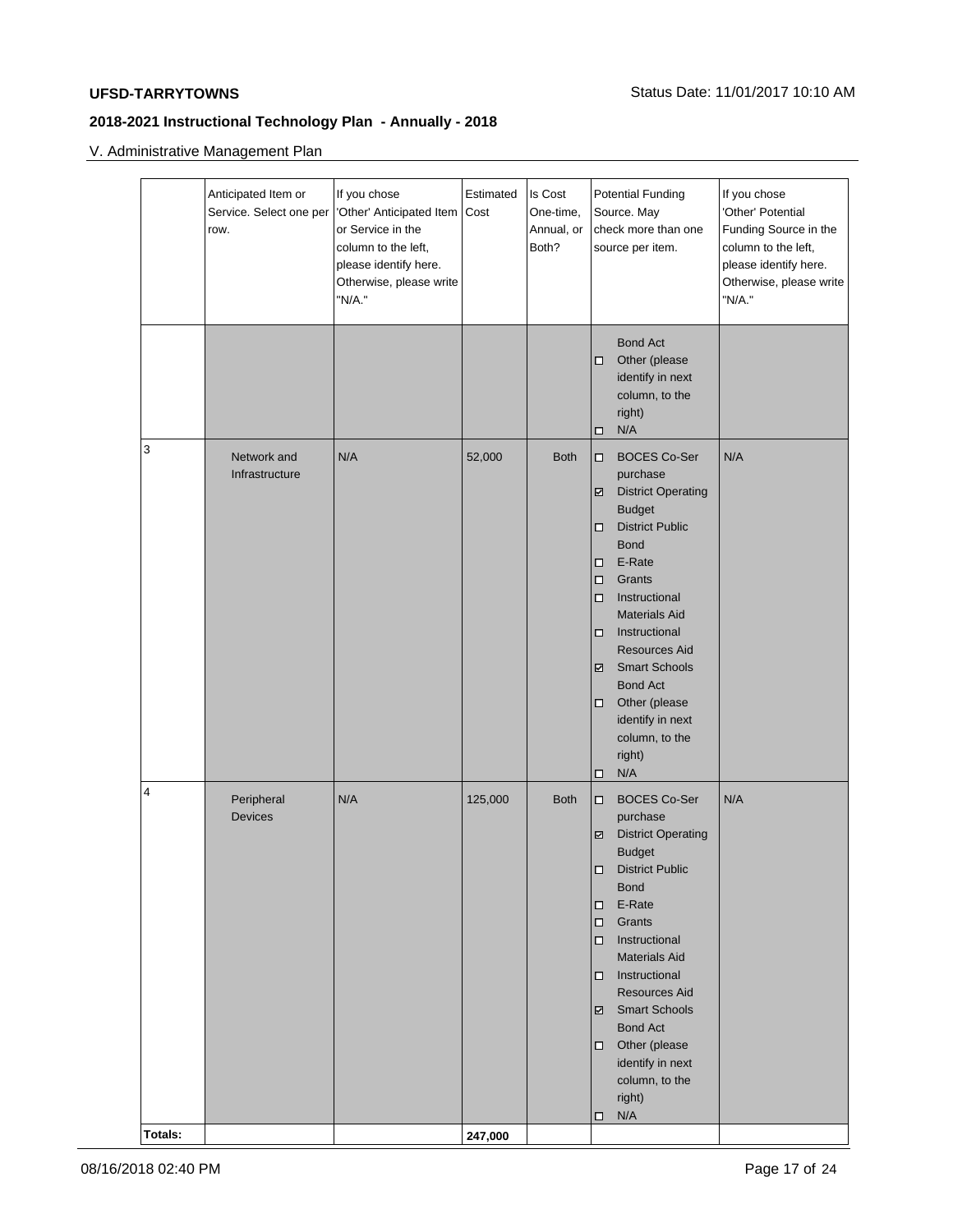V. Administrative Management Plan

- **3. Has the school district provided for the loan of instructional computer hardware to students legally attending nonpublic schools pursuant to Education Law, section 754?** Yes
- **4. Please indicate whether or not the district has a public website.**

The district has a public website.

**4a. Provide the URL of the district's public website.**

www.tufsd.org

**5. Please indicate whether or not the district has assigned a specific person with responsibility for Information Security.**

**5a.**

Yes

**If 'Yes' was selected in Question 5 above, please identify the responsible person's title.**

Superintendent

**6. Please indicate whether or not the district has assigned a specific person with responsibility for Information Privacy.**

Yes

**6a. If 'Yes' was selected in Question 6 above, please identify the responsible person's title.**

Superintendent

- **7. Has a district-wide information security and/or privacy audit ever been performed in the district?** No
- **8. Does the school district provide for educating minors about appropriate online behavior, including interacting with other individuals on social networking websites and in chat rooms?**

Yes

Yes

**9. Does the school district provide for educating minors about cyberbullying awareness and response?**

**10. Does the district have an Internet Safety Policy?**

Yes, and I will provide the URL to the policy.

**10b. Please provide the URL to the district's Internet Safety Policy.**

https://www.tufsd.org/domain/2052

**11. Does the district have a Cyberbullying Policy?**

Yes, and I will provide the URL to the policy.

**11b. Please provide the URL to the district's Cyberbullying Policy.**

https://www.tufsd.org/domain/2052

#### **12. Does the district have a Parents' Bill of Rights for Data Privacy and Security?**

Yes, and I will provide the URL to the Parents' Bill of Rights for Data Privacy and Security.

**12a. What year was the Parents' Bill of Rights for Data Privacy and Security policy first posted?**

2014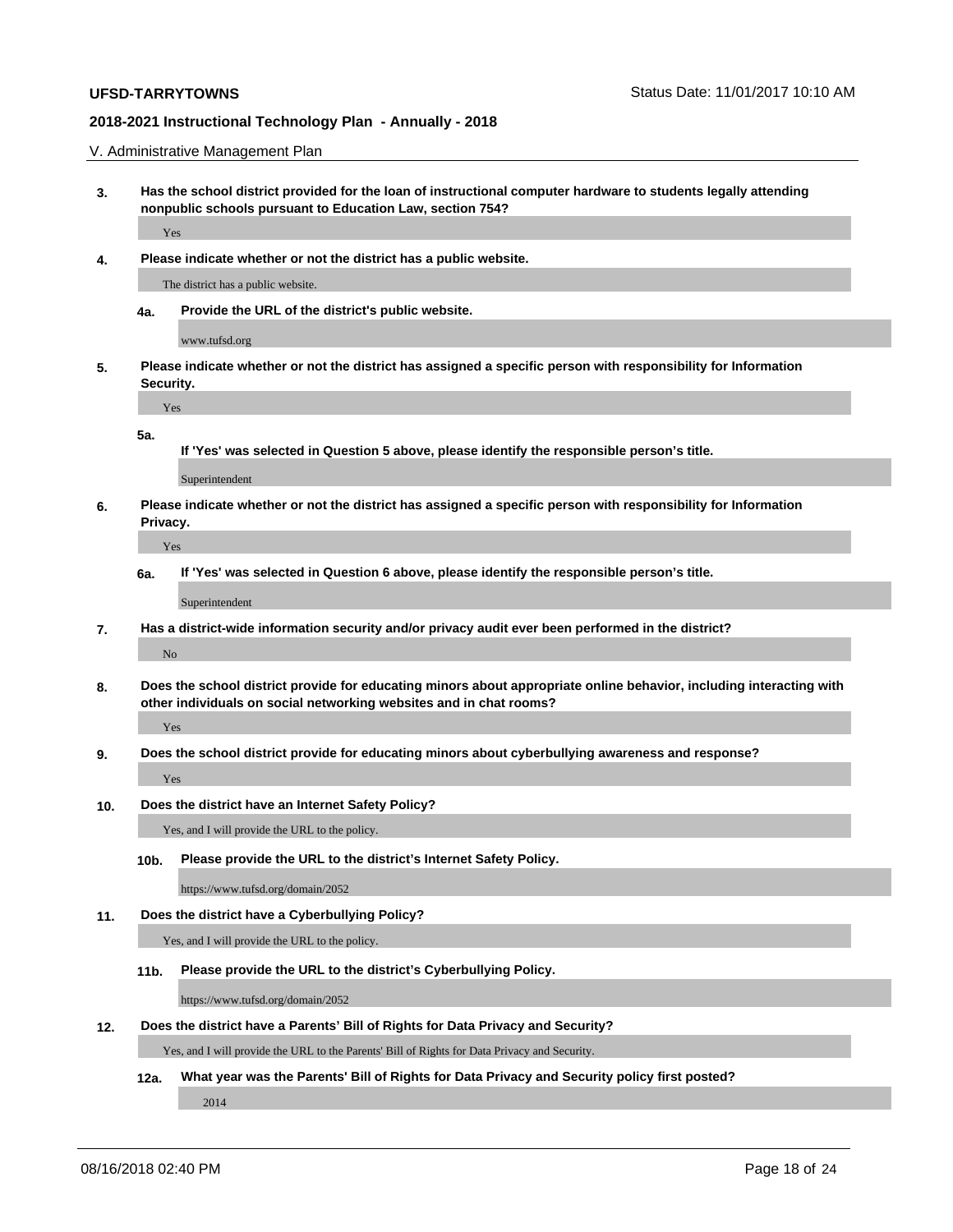V. Administrative Management Plan

**12b. Please provide the URL to the district's Parents' Bill of Rights for Data Privacy and Security.**

https://ny02205629.schoolwires.net/cms/lib/NY02205629/Centricity/Domain/33/Parent%20bill%20of%20rights.pdf

#### **13. Does the district have an information breach policy that addresses the district's planned response to an information breach?**

Yes, and I will provide the URL to the policy.

**13b. Please provide the URL to the policy that addresses the district's planned response to an information breach.**

https://www.tufsd.org/domain/2052

#### **14. Provide a direct link to the district's technology plan as posted on the district's website.**

https://www.tufsd.org/site/default.aspx?PageType=3&DomainID=22&ModuleInstanceID=4613&ViewID=6446EE88-D30C-497E-9316- 3F8874B3E108&RenderLoc=0&FlexDataID=6783&PageID=29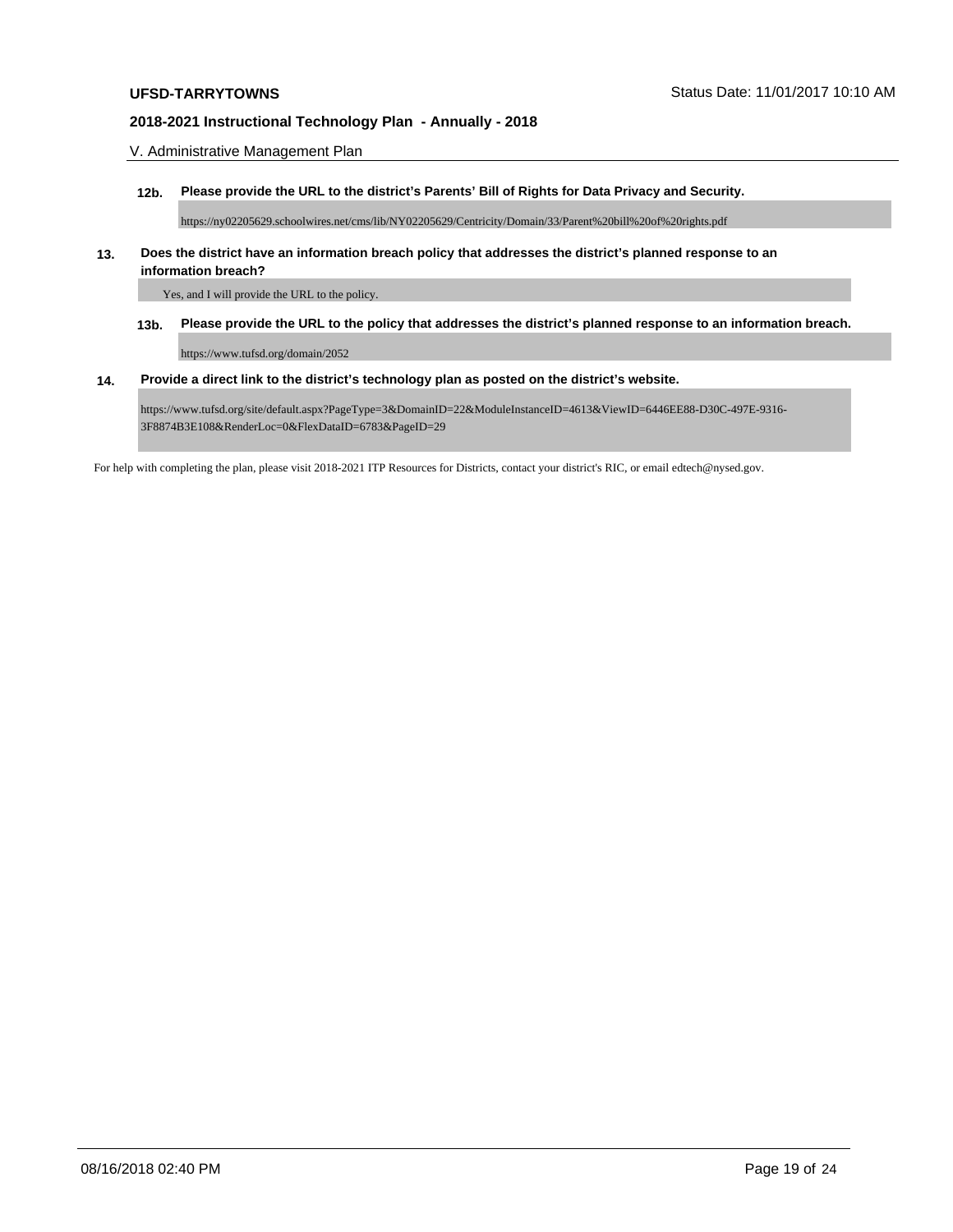VI - Sharing Innovative Educational Technology Programs

## **Sharing Innovative Educational Technology Programs**

**1. Please choose one or more topics that reflect an innovative educational technology program that has been implemented for at least two years at a building or district level. Use 'Other' to share a category that is not on the list.**

| $\Box$ Active Learning Spaces/Makerspaces                | $\Box$ Policy, Planning, and Leadership |
|----------------------------------------------------------|-----------------------------------------|
| $\Box$ Culturally Responsive Instruction with Technology | $\Box$ Privacy and Security             |
| $\Box$ Device Planning and Implementation (1:1; BYOD)    | $\triangleright$ Professional Learning  |
| $\Box$ Digital Citizenship                               | $\boxtimes$ Project-based Learning      |
| $\Box$ Infrastructure                                    | $\Box$ Other Topic A                    |
| $\Box$ OER and Digital Curriculum                        | $\Box$ Other Topic B                    |
| $\Box$ Personalized Learning                             | $\Box$ Other Topic C                    |
| $\Box$ Pilots and Proof of Concept                       |                                         |

**2.** Provide the name, title, and e-mail of the person to be contacted in order to obtain more information about the innovative program(s) at your district.

|                              | <b>Name of Contact</b><br>person | <b>Title</b>                                               | E-mail address | Innovative Programs.<br>Check all that apply.                         |
|------------------------------|----------------------------------|------------------------------------------------------------|----------------|-----------------------------------------------------------------------|
| Please complete all columns. | Jean Obrien                      | Instructional Technology   jobrien@tufsd.org<br>Specialist |                | <b>Active Learning</b><br>□<br>Spaces/Makerspac<br>es                 |
|                              |                                  |                                                            |                | Culturally<br>□<br>Responsive<br>Instruction with<br>Technology       |
|                              |                                  |                                                            |                | <b>Device Planning</b><br>$\Box$<br>and Implementation<br>(1:1, BYOD) |
|                              |                                  |                                                            |                | <b>Digital Citizenship</b><br>□                                       |
|                              |                                  |                                                            |                | Infrastructure<br>$\Box$                                              |
|                              |                                  |                                                            |                | OER and Digital<br>□                                                  |
|                              |                                  |                                                            |                | Curriculum                                                            |
|                              |                                  |                                                            |                | Personalized<br>$\Box$                                                |
|                              |                                  |                                                            |                | Learning                                                              |
|                              |                                  |                                                            |                | Pilots and Proof of<br>□<br>Concept                                   |
|                              |                                  |                                                            |                | Policy, Planning,<br>□                                                |
|                              |                                  |                                                            |                | and Leadership                                                        |
|                              |                                  |                                                            |                | Privacy and<br>□                                                      |
|                              |                                  |                                                            |                | Security                                                              |
|                              |                                  |                                                            |                | Professional<br>M                                                     |
|                              |                                  |                                                            |                | Learning                                                              |
|                              |                                  |                                                            |                | Project-based<br>☑                                                    |
|                              |                                  |                                                            |                | Learning                                                              |
|                              |                                  |                                                            |                | Other Topic A<br>◻                                                    |
|                              |                                  |                                                            |                | Other Topic B<br>□                                                    |
|                              |                                  |                                                            |                | Other Topic C<br>□                                                    |

**3.** If you want to list multiple contact points for the innovative programs above, please provide the names, titles, and e-mail addresses of the people to be contacted in order to obtain more information about the innovative program(s) at your district.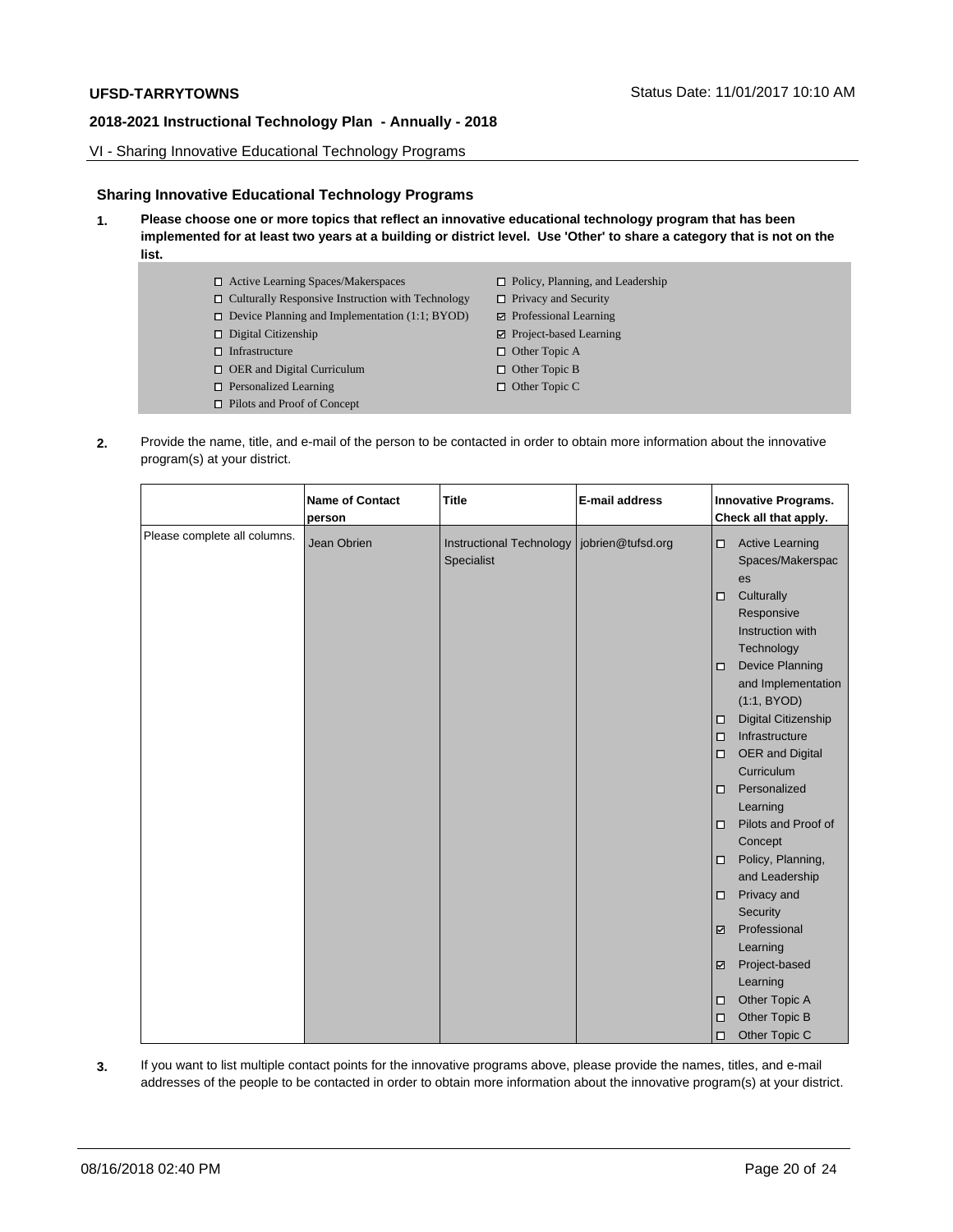VI - Sharing Innovative Educational Technology Programs

|                                | Name of Contact person | <b>Title</b>                            | E-mail address   | Innovative<br>Programs. Check<br>all that apply for<br>each contact name.                                                                                                                                                                                                                                                                                                                                                                                                                                                                                                                                                                                      |  |
|--------------------------------|------------------------|-----------------------------------------|------------------|----------------------------------------------------------------------------------------------------------------------------------------------------------------------------------------------------------------------------------------------------------------------------------------------------------------------------------------------------------------------------------------------------------------------------------------------------------------------------------------------------------------------------------------------------------------------------------------------------------------------------------------------------------------|--|
| Please complete all<br>columns | <b>Gail Duffy</b>      | Director of Curriculum &<br>Instruction | gduffy@tufsd.org | <b>Active Learning</b><br>$\Box$<br>Spaces/Makers<br>paces<br>$\square$ Culturally<br>Responsive<br>Instruction with<br>Technology<br><b>Device Planning</b><br>Ω.<br>and<br>Implementation<br>(1:1, BYOD)<br>Digital<br>$\Box$<br>Citizenship<br>Infrastructure<br>$\Box$<br>OER and Digital<br>$\Box$<br>Curriculum<br>Personalized<br>$\Box$<br>Learning<br>Pilots and Proof<br>$\Box$<br>of Concept<br>Policy, Planning,<br>$\Box$<br>and Leadership<br>Privacy and<br>$\Box$<br>Security<br>Professional<br>☑<br>Learning<br>Project-based<br>$\overline{\phantom{a}}$<br>Learning<br>Other Topic A<br>□<br>Other Topic B<br>о<br>Other Topic C<br>$\Box$ |  |
| Please complete all<br>columns | (No Response)          | (No Response)                           | (No Response)    | <b>Active Learning</b><br>о<br>Spaces/Makers<br>paces<br>$\Box$<br>Culturally<br>Responsive<br>Instruction with<br>Technology<br><b>Device Planning</b><br>о<br>and<br>Implementation<br>(1:1, BYOD)<br>Digital<br>$\Box$<br>Citizenship<br>Infrastructure<br>0<br>OER and Digital<br>$\Box$<br>Curriculum<br>Personalized<br>0<br>Learning                                                                                                                                                                                                                                                                                                                    |  |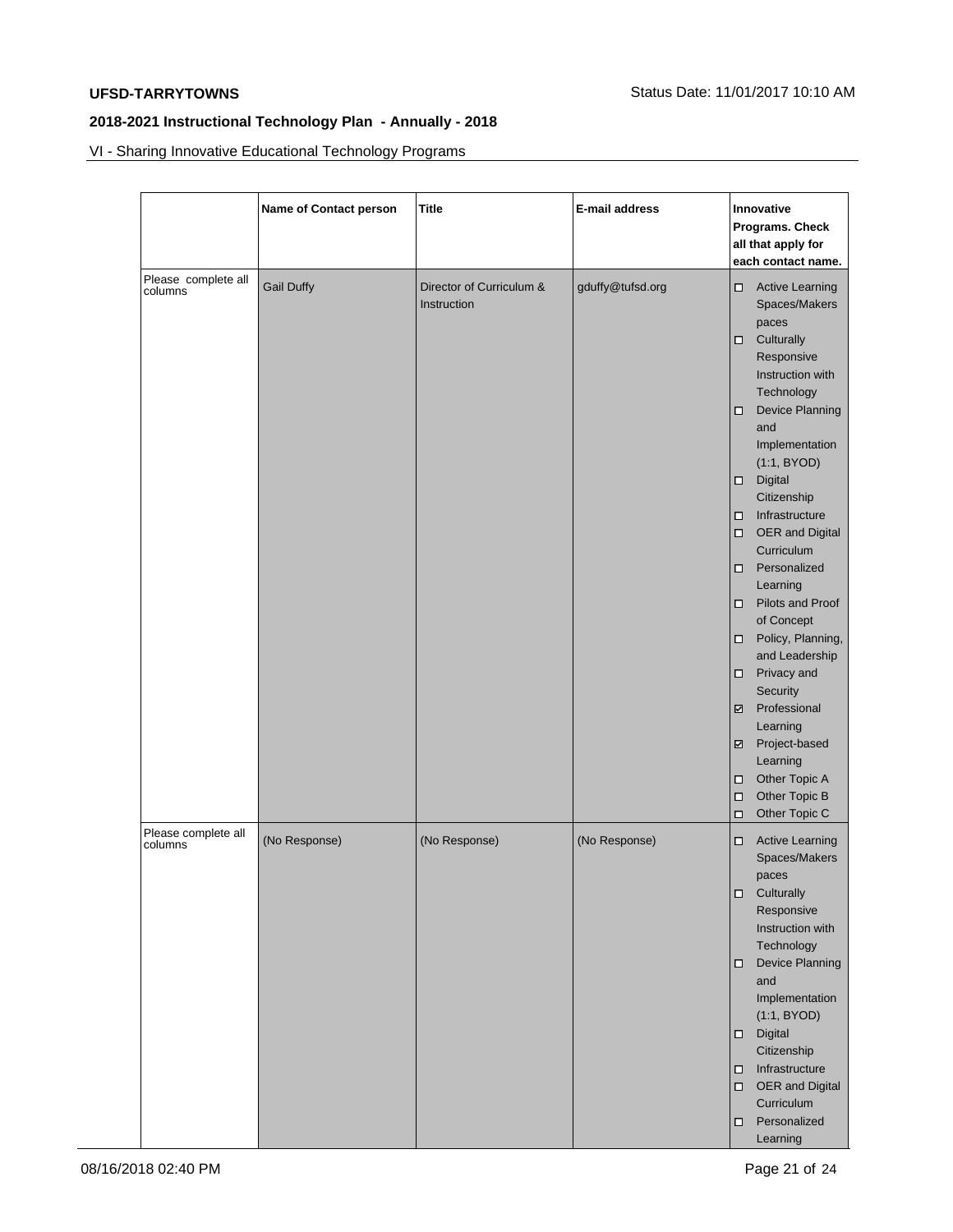VI - Sharing Innovative Educational Technology Programs

|                                | Name of Contact person | <b>Title</b>  | E-mail address | Innovative<br>Programs. Check<br>all that apply for<br>each contact name.                                                                                                                                                                                                                                                                                                                                                                                                                                                                                                                   |
|--------------------------------|------------------------|---------------|----------------|---------------------------------------------------------------------------------------------------------------------------------------------------------------------------------------------------------------------------------------------------------------------------------------------------------------------------------------------------------------------------------------------------------------------------------------------------------------------------------------------------------------------------------------------------------------------------------------------|
|                                |                        |               |                | Pilots and Proof<br>□<br>of Concept<br>Policy, Planning,<br>and Leadership<br>Privacy and<br>□<br>Security<br>Professional<br>□<br>Learning<br>Project-based<br>□<br>Learning<br>Other Topic A<br>□<br>Other Topic B<br>□<br>Other Topic C<br>□                                                                                                                                                                                                                                                                                                                                             |
| Please complete all<br>columns | (No Response)          | (No Response) | (No Response)  | <b>Active Learning</b><br>□.<br>Spaces/Makers<br>paces<br>Culturally<br>Ω.<br>Responsive<br>Instruction with<br>Technology<br>Device Planning<br>□<br>and<br>Implementation<br>(1:1, BYOD)<br>Digital<br>о<br>Citizenship<br>Infrastructure<br>□<br>OER and Digital<br>□<br>Curriculum<br>Personalized<br>◻<br>Learning<br><b>Pilots and Proof</b><br>□<br>of Concept<br>Policy, Planning,<br>□<br>and Leadership<br>Privacy and<br>□<br>Security<br>Professional<br>◻<br>Learning<br>Project-based<br>□<br>Learning<br>Other Topic A<br>□<br>Other Topic B<br>$\Box$<br>Other Topic C<br>□ |
| Please complete all<br>columns | (No Response)          | (No Response) | (No Response)  | <b>Active Learning</b><br>□<br>Spaces/Makers<br>paces<br>Culturally<br>□<br>Responsive                                                                                                                                                                                                                                                                                                                                                                                                                                                                                                      |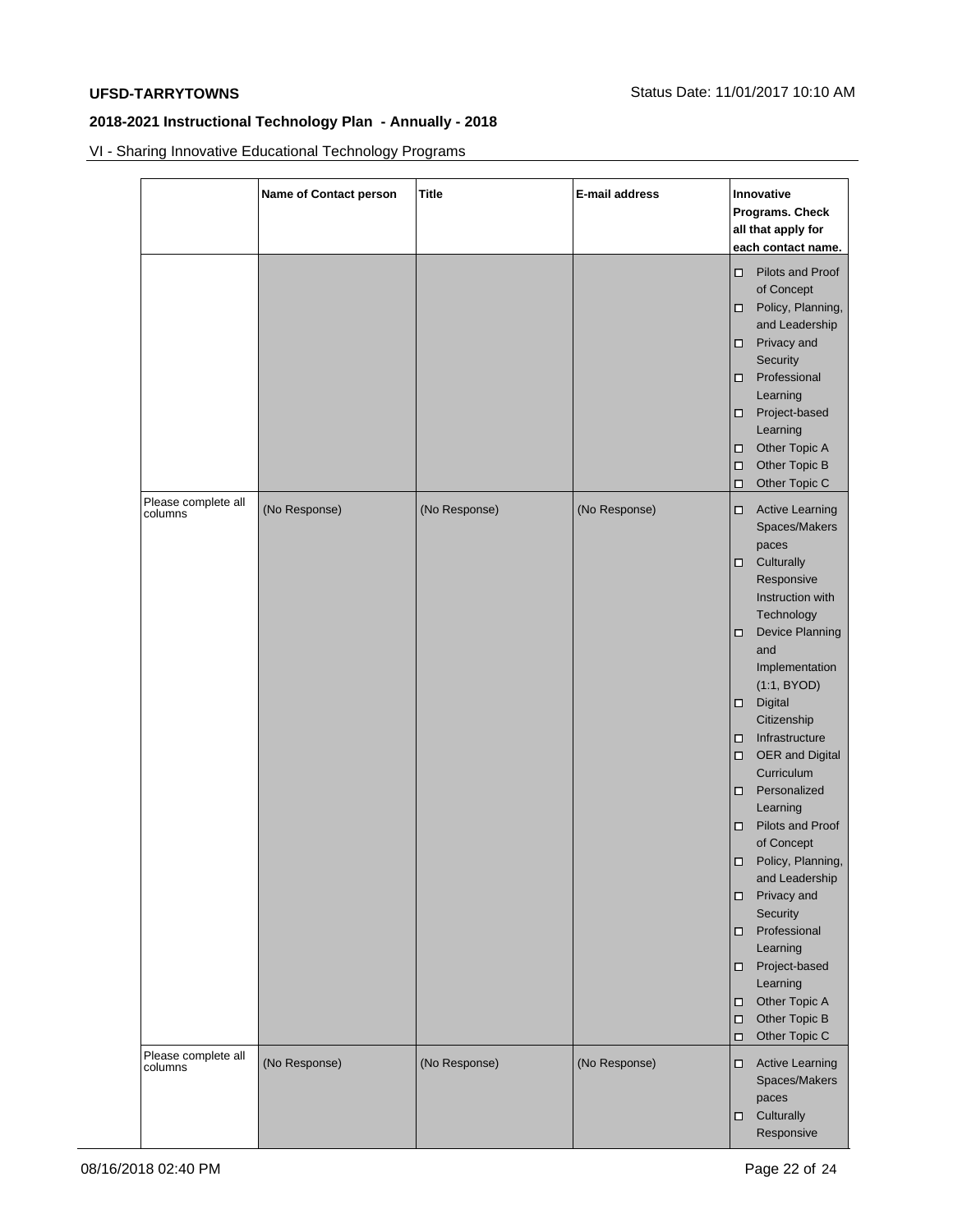VI - Sharing Innovative Educational Technology Programs

|                                | Name of Contact person | <b>Title</b>  | E-mail address | Innovative<br>Programs. Check<br>all that apply for<br>each contact name.                                                                                                                                                                                                                                                                                                                                                                                                                                                                  |
|--------------------------------|------------------------|---------------|----------------|--------------------------------------------------------------------------------------------------------------------------------------------------------------------------------------------------------------------------------------------------------------------------------------------------------------------------------------------------------------------------------------------------------------------------------------------------------------------------------------------------------------------------------------------|
|                                |                        |               |                | Instruction with<br>Technology<br>Device Planning<br>$\Box$<br>and<br>Implementation<br>(1:1, BYOD)<br>Digital<br>$\Box$<br>Citizenship<br>Infrastructure<br>$\Box$<br>OER and Digital<br>$\Box$<br>Curriculum<br>Personalized<br>$\Box$<br>Learning<br>Pilots and Proof<br>$\Box$<br>of Concept<br>Policy, Planning,<br>□<br>and Leadership<br>Privacy and<br>$\Box$<br>Security<br>Professional<br>$\Box$<br>Learning<br>Project-based<br>$\Box$<br>Learning<br>Other Topic A<br>□<br>Other Topic B<br>$\Box$<br>Other Topic C<br>$\Box$ |
| Please complete all<br>columns | (No Response)          | (No Response) | (No Response)  | <b>Active Learning</b><br>о<br>Spaces/Makers<br>paces<br>Culturally<br>о<br>Responsive<br>Instruction with<br>Technology<br>Device Planning<br>α<br>and<br>Implementation<br>(1:1, BYOD)<br>Digital<br>$\Box$<br>Citizenship<br>Infrastructure<br>о<br>OER and Digital<br>$\Box$<br>Curriculum<br>Personalized<br>$\Box$<br>Learning<br>$\Box$ Pilots and Proof<br>of Concept<br>Policy, Planning,<br>□<br>and Leadership<br>Privacy and<br>о                                                                                              |